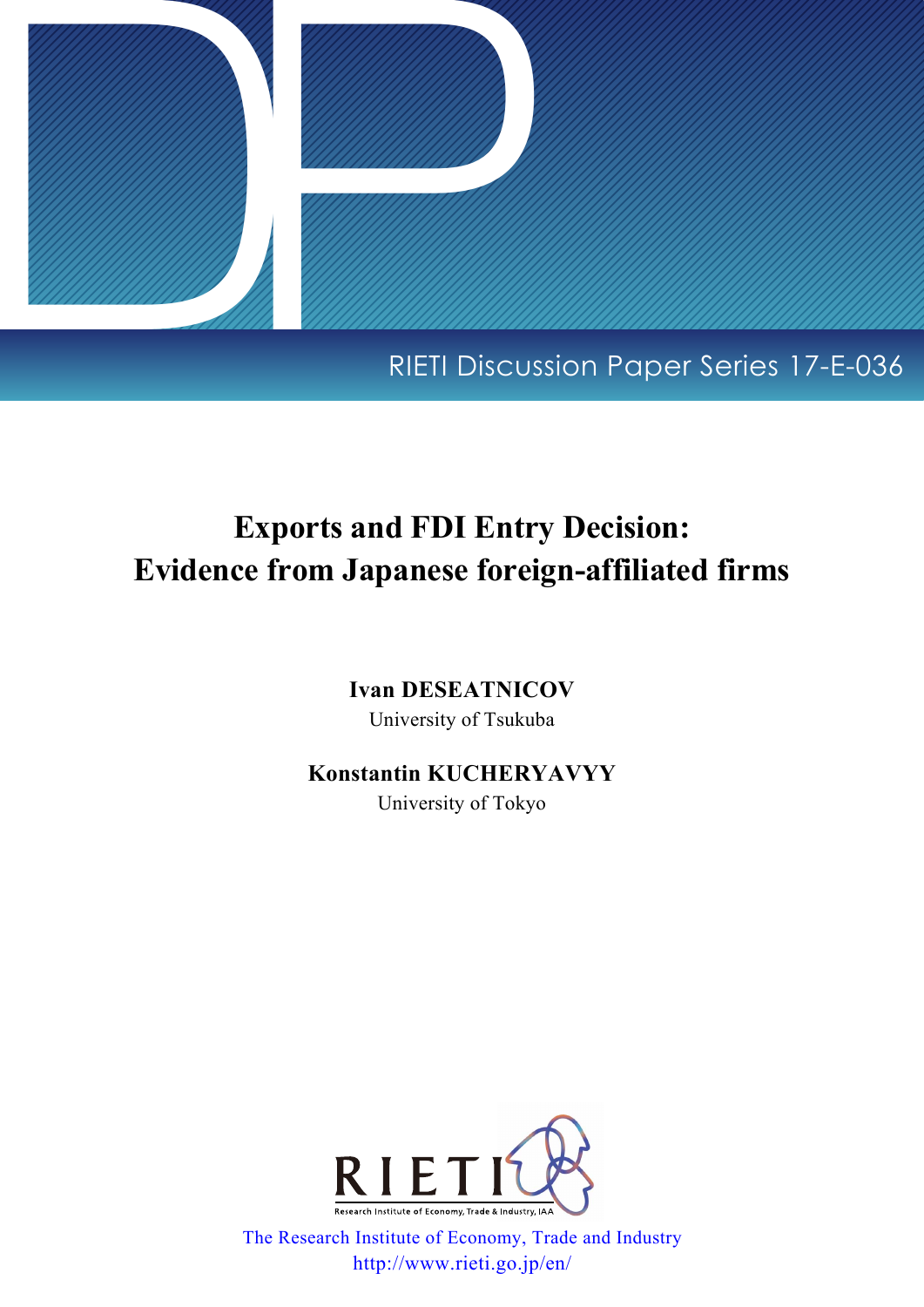#### **Exports and FDI Entry Decision: Evidence from Japanese foreign-affiliated firms1**

Ivan DESEATNICOV (University of Tsukuba) Konstantin KUCHERYAVYY (University of Tokyo)

#### Abstract

Why do aggregate foreign direct investments (FDI) fall with distance? To answer this question, we examine the behavior of Japanese multinational enterprises (MNEs). We are interested in FDI entry decision given export experience in foreign markets. We postulate that one of the firms' strategies is learning the foreign market potential by exporting first, followed by establishment of foreign affiliates if expected profitability is high enough. We propose a theoretical model and test it empirically using firm-level data from two basic surveys of Japanese companies: the Basic Survey of Japanese Business Structure and Activities and the Basic Survey on Overseas Business Activities for the period 1995-2013. We control for export experience and productivity of Japanese MNEs, and find that the probability of FDI entry decreases in distance. We conclude that trade costs shape outward FDI activity in addition to learning by exporting and productivity channels. Our tentative explanation suggests that trade costs limit firms' ability to reveal the foreign market demand. As a result, they may exit the foreign market before realizing the potential of profitability.

*Keywords*: Export dynamics, Foreign direct investment, Multinational enterprises *JEL classification*: F10, F14, F21

1

RIETI Discussion Papers Series aims at widely disseminating research results in the form of professional papers, thereby stimulating lively discussion. The views expressed in the papers are solely those of the author(s), and neither represent those of the organization to which the author(s) belong(s) nor the Research Institute of Economy, Trade and Industry.

<sup>1</sup>This study is conducted as a part of the "East Asian Industrial Productivity"project undertaken at the Research Institute of Economy, Trade and Industry (RIETI). This study utilizes the micro data of the questionnaire information based on the "Basic Survey of Japanese Business Structure and Activities" and the "Basic Survey on Overseas Business Activities" which is conducted by the Ministry of Economy, Trade and Industry (METI), and the Kikatsu Oyako converter, which is provided by RIETI. The authors are grateful to Stephen Yeaple for pointing them to this gap in the literature. The authors are grateful for helpful comments and suggestions by Kozo Kiyota, Makoto Yano, Masayuki Morikawa, Hiroshi Ikari, Kyoji Fukao, Hongyong Zhang and Discussion Paper seminar participants at RIETI. All remaining errors and shortcomings are our own.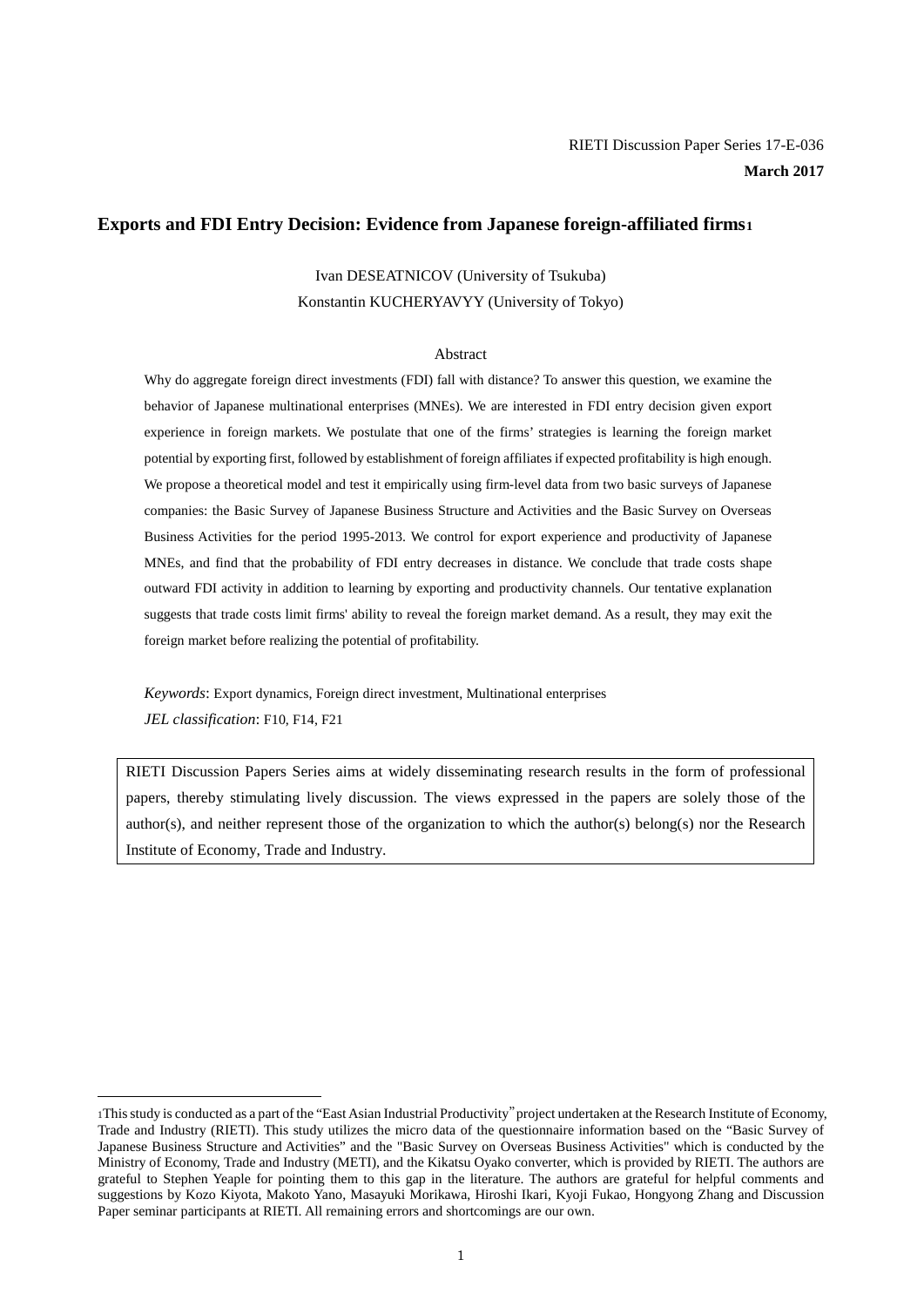## Introduction

Aggregate Foreign Direct Investments (FDIs) fall with distance, but at slower rate than exports. This empirical regularity has been summarized by Antras and Yeaple (2014) as a common fact for US Multinational Enterprises (MNEs). A study by Matsuura and Sato (2011) suggests that a similar regularity holds for Japanese MNEs. Figures 1 and 2 confirm this finding holds using aggregate data: these figures show that there is a negative correlation between aggregate Japanese FDI flows and distance, and aggregate Japanese foreign affiliate sales and distance.



Figure 1: The relationship between Japanese Affiliate sales and Distance. Data sources: 97 countries; Affiliate sales - RIETI FDI Database, RIETI; Distance - CEPII



Figure 3: The relationship between FDI flows and Japans exports. Data sources: Data sources:  $68$  countries; FDI flows -OECD FDI Database, OECD; Exports - UN Comtrade



Figure 2: The relationship between FDI flows and Distance. Data sources: 97 countries; Affiliate sales - RIETI FDI Database, RIETI; Distance CEPII



Figure 4: The relationship between Affiliate sales and Japans exports. Data sources: Data sources: 70 countries; Affiliate sales -RIETI FDI Database, RIETI; Exports - Historical Statistics of Japan, Statistics Bureau

Why do aggregate FDIs fall with distance? This paper attempts to answer this question. We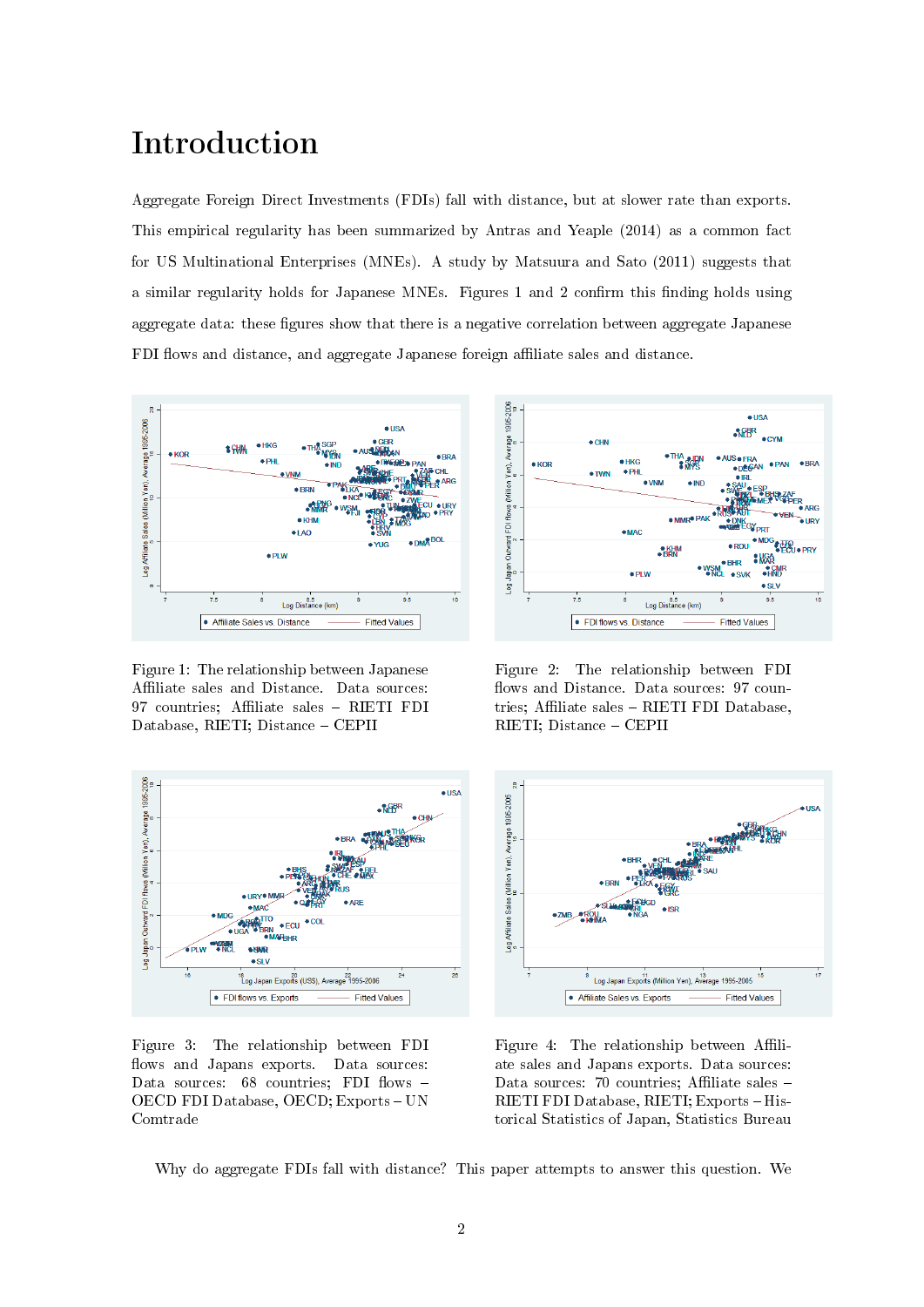regard distance as a proxy for trade costs. The fact that FDIs fall with distance is not obvious from the theoretical point of view. There are several competing theoretical mechanisms that relate FDI to distance. First, within the traditional proximity-concentration framework (Helpman, Melitz, Yeaple, 2004) FDI and trade are substitutes. Firms establish foreign affiliates to serve distance markets in order to overcome per-unit trade costs. The least productive firms do not engage in any foreign activity. Firms that are more productive engage in trade. Most productive firms do FDI. Within this framework, aggregate FDIs decrease in exports and increase in distance. Second, FDI and trade can be compliments if the parent company exports intermediate inputs to foreign affiliates (Irarrazabal, Moxnes and Opromolla, 2013). In this case, distance affects negatively both FDIs and exports. Figures 3 and 4 show that in the case of Japan trade and FDI activity are positively correlated, which suggests that they can be complements. Kiyota and Urata (2008), in their study of Japanese outward FDI activity, come to the same conclusion. Third, Conconi, Sapir and Zanardi (2016), which is the closest work to ours, suggest that uncertainty in foreign market demand, local regulations and legal requirements induce firms to engage in a gradual internationalization process. In their framework, firms resolve market uncertainty via exports, and then engage in FDI if the expected profitability is high enough. The important implication of this framework is that if trade costs are high then FDIs fall with distance because experimentation via exporting to foreign markets becomes costly. However, this framework does not explain why FDIs may fall with distance conditional on export activity, which, as we document in this paper, is the case with the Japanese MNEs. Finally, one may consider FDI activity without its relation to exports. FDIs may fall because it is just too costly to engage in internationalization process due to Ownership, Localization and Internalization (OLI) factors (Dunning, 1992).

Our paper attempts to explain an FDI entry decision conditional on export experience in the foreign market both theoretically and empirically. In particular, our goal is to emphasize the role of trade costs in learning by exporting mechanism and to assess it empirically. We believe that learning by exporting plays an important role in shaping the outward FDI activity of Japanese MNEs. We postulate that one of the firms' strategies is learning the foreign market potential by exporting first, followed by establishment of a foreign affiliate if expected profitability is high enough. Thus, trade costs may limit the ability of MNEs to reveal foreign market potential. We propose a theoretical model and test it empirically using firm-level data from two basic surveys of Japanese companies: the Basic Survey of Japanese Business Structure and Activities and the Basic Survey on Overseas Business Activities for a period of 1995-2013.

We examine the behavior of manufacturing firms. Our results show that FDI entry with previous exports in a region arises in  $70\%$  of all cases of FDI entry. We confirm that distance has a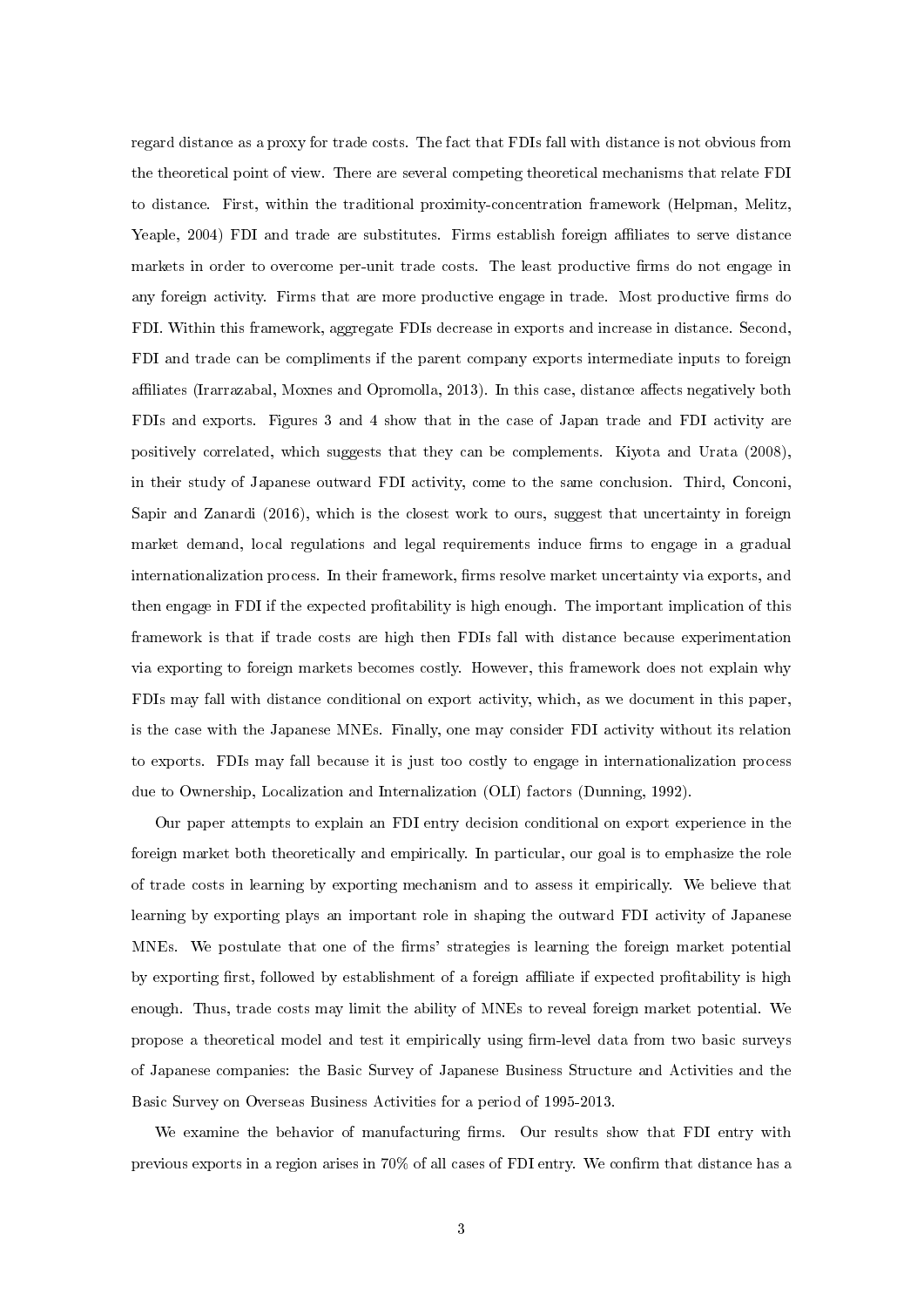negative effect on the probability of FDI entry decision. Empirical results imply that a  $1\%$  increase in distance decreases the probability of FDI entry by about 51-97%.

Behavior of Japanese MNEs and exporters has been extensively studied in a number of previous works (e.g., Kimura and Kiyota 2006, Kiyota, Matsuura, Urata and Wei 2008, Hayakawa and Matsuura 2011, Matsuura and Sato 2011). To the best of our knowledge, Kiyota and Urata (2008) is the closest work to ours in which the authors use the same firm-level data for the period of 1994-2000, and analyze how the engagement of Japanese firms in international trade influences the probability to become an MNE. They confirm that for the Japanese firms exports and FDIs are compliments. In comparison to these works our study attempts to examine the dynamics of Japanese firms' FDI and export activity for the period of 1995-2013 and, in particular, to assess the separate roles of trade costs and exports in shaping FDI patterns.

Dynamics of FDIs and exports has been examined recently in a number of studies for Norway, French, German and Belgium firms (e.g., Gumpert, Moxnes, Ramondo and Tintelnot 2016, Conconi, Sapir and Zanardi 2016, Gazaniol 2015). Our work focuses on the behaviour of Japanese firms. In addition, we attempt to emphasize the learning by exporting mechanism, and to explain the impact of trade costs on FDI entry decision.

Recently, Chun, Hur, Kim and Kwon (2017) performed analyzis of intra-firm trade for Korean and Japanese MNEs as a part of the broader project "East Asian Industrial Productivity" undertaken at the Research Institute of Economy, Trade and Industry (RIETI). Their first finding is that, among vertically integrated firms, mainly large firms trade with their affiliates. The second finding is that there is no statistically significant relationship between the amount of trade between a parent and its affiliate on the one hand and the share of aggregate input from the affiliate's industry to the parent's industry on the other hand. In our work we focus on horizontal FDI, which is broadly defined as the case when a parent establishes an affiliate in order to serve a foreign market (as opposite to the case of vertical FDI when a parent establishes a foreign affiliate in order to take adantage of cheaper foreign inputs and, thus, to reduce the cost of production). We classify an FDI activity as horizontal when we observe that a parent imports less than one third of an affiliate's output (we classify the rest of FDI activities as vertical). Chun et al (2017) use a diffirent definition of vertical FDI: according to their definition a parent is vertically integrated with its affiliate if the parent owns more than  $50\%$  of the equity capital of the affiliate. Their findings suggest that, according to our definition of horizontal FDI, most of the FDI activity of Japanese firms is horizontal in nature. Thus, by focusing only on horizontal FDI, we cover most of the activity of Japanese MNEs.

The remainder of the paper is organized as follows. Section 1 describes our data, variables and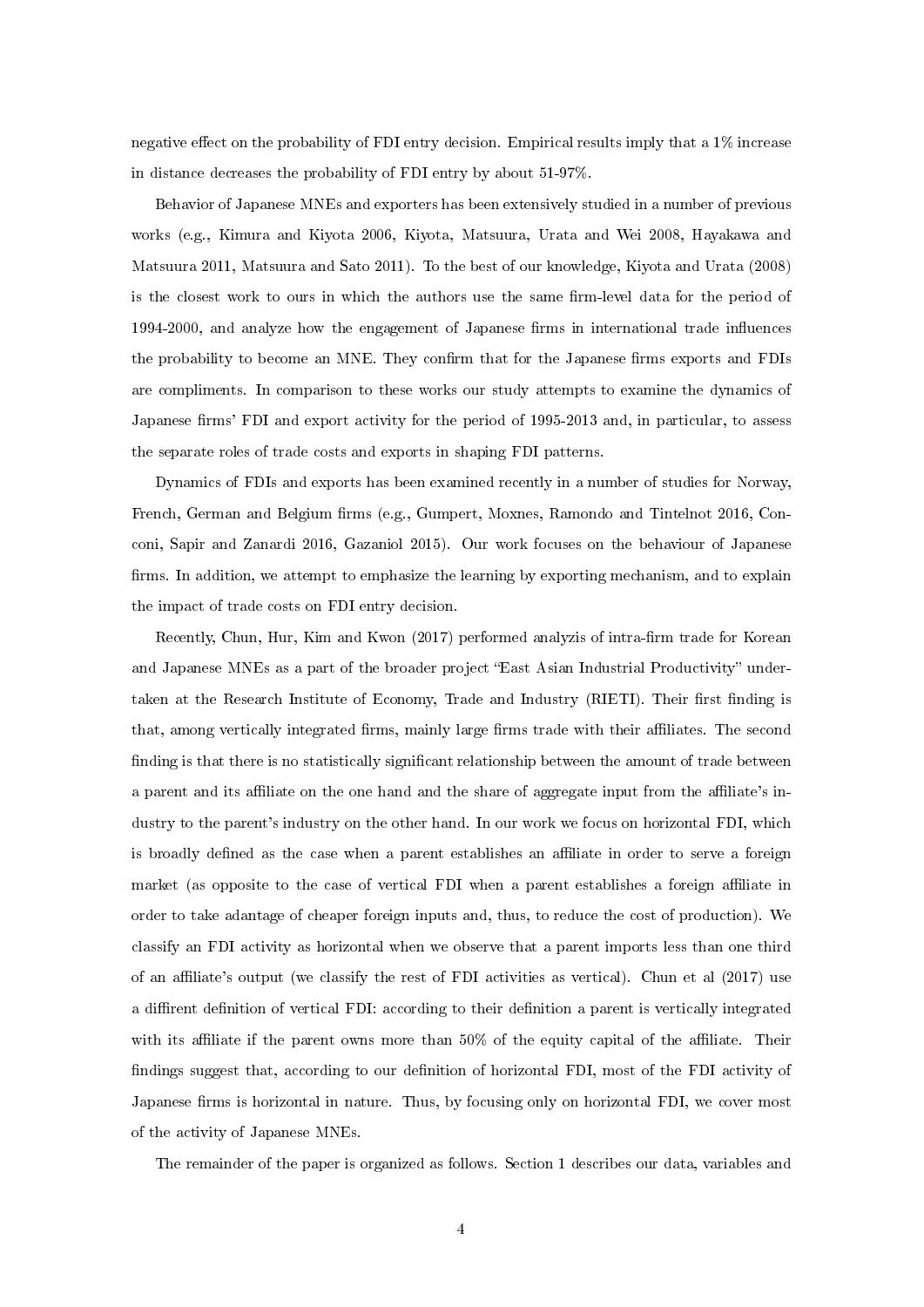examines the effect of distance on affiliate sales, FDI stock, and FDI flows. Section 2 presents the theoretical model. Our empirical analysis of the effect of trade costs on FDI entry probability given previous export experience is given in Section 3. Robustness check is presented in Section 4. Section 5 summarizes our findings.

### 1 Data

#### 1.1 Database description.

We use two micro-level confidential databases that are compiled annually by Research and Statistics Department of the Ministry of Economy, Trade and Industry (METI). The first database, the Kigyou Katsudou Kihon Chousa Houkokusyo (the Basic Survey of Japanese Business Structure and Activities: the basic survey hereinafter) provides information on various business and strategic activities of Japanese companies. This survey is compulsory for firms with over 50 employees and for firms with capital of more than 30 million yen.<sup>1</sup> We have access to the data that cover a period of 1994-2013 years from which we can identify export activities of Japanese firms in seven regions, namely North America, South America, Asia, Middle East, Europe, Oceania and Africa.

The second database, the Kaigai Jigyou Katsudou Kihon Chousa Houkokusyo (the Basic Survey on Overseas Business Activities: the FDI survey hereinafter) provides information on foreign affiliates that are established by Japanese parent companies. We define a foreign affiliate as a company abroad in which a Japanese parent holds at least 10% share of the capital, or a subsidiary of foreign affiliate abroad in which it holds at least 50% share of the capital. We have access to the data that cover a period of 1995-2013 years from which we can identify Japanese MNEs' FDI activities. The FDI survey provides information of an affiliate's year of establishment and the country where it is located. We can identify regional distribution of foreign affiliates using the correspondence of countries and regions defined in the survey.<sup>2</sup>

In order to analyze the FDI and export dynamics of Japanese firms we merge the information from the basic survey and from the FDI survey using the converter prepared at the Research Institute of Economy, Trade and Industry (RIETI). This converter provides a matching of the unique identifiers from both surveys for each year. However there are several complications related

 $1$ However, the available data sample is reduced since some of the questionnaires are not completed correctly. We assume that such cases occur randomly and thus do not create endogenous sample selection bias. 2

The response rate of surveyed companies in the FDI survey ranges 60-70% for various years. It is possible that there exists a rule by which companies decide not to participate in the survey. If it is true then we may face endogeneity problem originating from the sample selection bias. We assume that this is not the case for our main empirical analysis. Although Japanese MNEs may be interconnected, it is unlikely that they exhibit a common behavior in their relationship with authorities, i.e., METI that conducts the study. Nevertheless, we are planning to do robustness checks by relaxing this assumption, and it remains on our working agenda.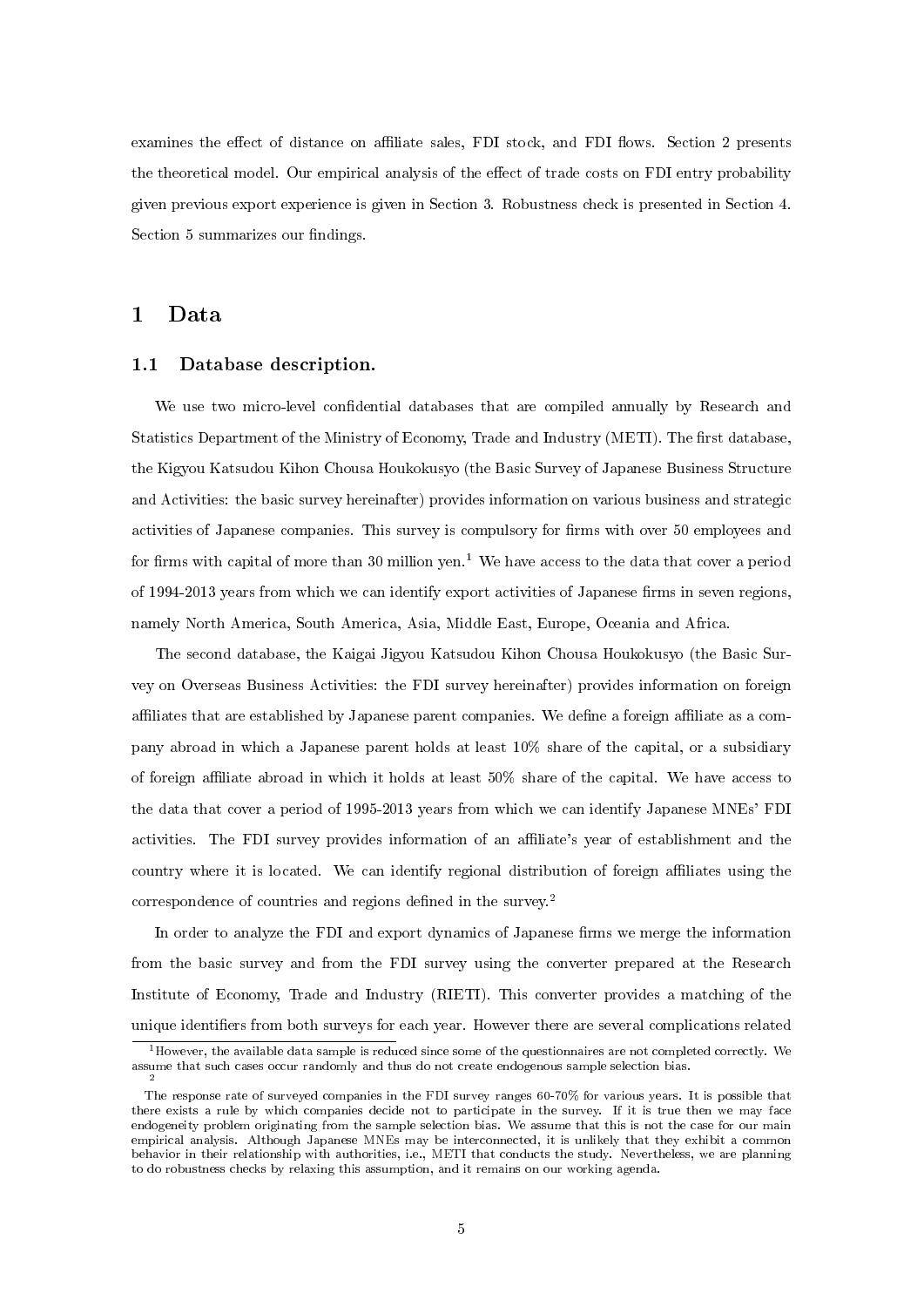to this converter. First, not all firms from the FDI survey could be matched using the converter. We suspect that the nonmatched firms do not appear in the basic survey for random reasons. Second, for some of the FDI survey identifiers there may exist more than one unique identifier in the basic survey. In order to maximize the matching we create a panel of all identifiers and match all possible combinations of unique identifier-year that exist in the FDI survey, the Converter and the Basic survey. After this procedure we are remained with 6949 parent companies and 40156 affiliates.

Our theoretical model suggests that the foreign market demand uncertainty is revealed by the learning-by-exporting mechanism (see Section 2). We are interested in firms that aim at serving the foreign market demand. Thus, it is important that parent companies belong to manufacturing industries. And so we focus only on the manufacturing parent companies in our data set. At the same time, we do not restrict our attention only to manufacturing affiliates. A non-manufacturing foreign affiliate can belong to wholesale or some other type of distribution-oriented FDI. In such cases revealing foreign market demand uncertainty is equally important for production-oriented FDI and distribution-oriented FDI. Out of 6949 parent companies in the matched dataset we leave only 4550 manufacturing parent companies with 24321 affiliates, which can be both manufacturing and non-manufacturing.<sup>3</sup>

The foreign market demand uncertainty is important for horizontal and platform-type FDI not vertical FDI, which are motivated by intention to serve the Japanese market. As argued in Conconi et al. (2016) and reported in other recent studies (e.g., Ramondo et al., 2013), the relative number of vertical type FDIs is lower compared to horizontal or platform-type FDIs. We define an affiliate as a vertical FDI "if in any of the years following FDI entry exports to the parent company exceed one third of the affiliate's sales" (as in Conconi et al., 2016). In our empirical analysis we exclude vertical FDI affiliates, and examine horizontal and platform-type FDI affiliates (15698) affiliates,  $73\%$  of total number of affiliates).

#### 1.2 Dynamics of FDI and Export activities

The definition of FDI entry  $(FDIntry_{f,r,t})$  by firm f in region r at time t in our case is somewhat subtle. The main issue is that our FDI data are at the level of countries, while our export data are at the level of regions. We know each aliate's year of establishment and country of destination. We are interested in the export experience prior to FDI entry. First, we assume that a new FDI entry occurs when a new affiliate is established in a country (host country) despite there may have been prior FDI entries in other countries in the same region (regional country). We argue that

 $3$  Some firms report an industry code that belongs to manufacturing in one year, and belongs to non-manufacturing in another year. We treat such firms as manufacturing in our study.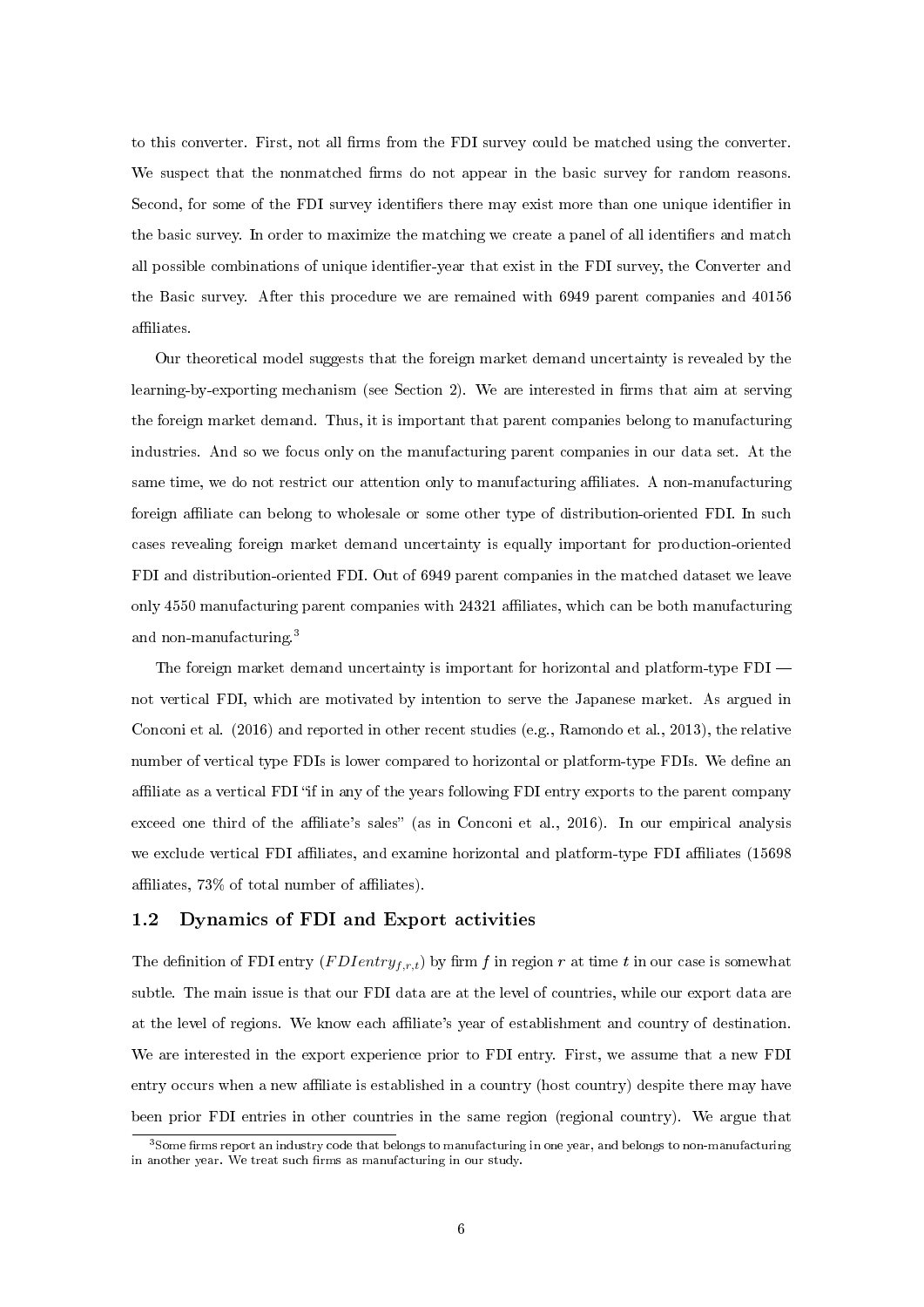| year  | Table 1. Distribution of country-level PDT charles by region of destination and year<br>North America | South America   | Asia    | Middle East    | Europe | Oceania         | Africa         |
|-------|-------------------------------------------------------------------------------------------------------|-----------------|---------|----------------|--------|-----------------|----------------|
| 1995  | 39                                                                                                    | $\overline{15}$ | 313     | $\overline{2}$ | $55\,$ | $\overline{4}$  | $\overline{3}$ |
| 1996  | 34                                                                                                    | 18              | 248     | $\overline{2}$ | 63     | 4               | $\overline{8}$ |
| 1997  | 37                                                                                                    | 17              | 197     | $\overline{4}$ | $55\,$ | $\overline{6}$  | 9              |
| 1998  | 24                                                                                                    | 6               | 105     | $\overline{2}$ | 35     | $\overline{4}$  | 1              |
| 1999  | 22                                                                                                    | 10              | 81      | $\mathbf{1}$   | 48     | $\overline{2}$  | $\overline{2}$ |
| 2000  | 22                                                                                                    | $8\,$           | 115     | $\overline{2}$ | 43     | 3               | 3              |
| 2001  | 26                                                                                                    | 6               | 172     | $\mathbf{1}$   | 58     | $\mathbf{1}$    | $\overline{0}$ |
| 2002  | 33                                                                                                    | 10              | 214     | $\overline{2}$ | 45     | $\overline{2}$  | $\overline{2}$ |
| 2003  | 24                                                                                                    | 4               | 220     | $\overline{0}$ | 54     | $\overline{3}$  | $\mathbf{1}$   |
| 2004  | 23                                                                                                    | 7               | 221     | $\mathbf{1}$   | 44     | 3               | $\overline{2}$ |
| 2005  | 25                                                                                                    | 8               | 206     | $\mathbf{1}$   | 50     | $\mathbf{1}$    | $\overline{4}$ |
| 2006  | 32                                                                                                    | 10              | 170     | $\overline{4}$ | 42     | $6\phantom{.}6$ | 3              |
| 2007  | 15                                                                                                    | 15              | $155\,$ | $\mathbf{1}$   | 37     | $\overline{2}$  | 3              |
| 2008  | 9                                                                                                     | 12              | 139     | $\overline{2}$ | 33     | $\overline{4}$  | $\overline{5}$ |
| 2009  | 12                                                                                                    | 6               | 87      | $\mathbf{1}$   | 36     | $\,6$           | 1              |
| 2010  | 14                                                                                                    | 12              | 164     | 3              | 23     | $\mathbf{1}$    | $\overline{2}$ |
| 2011  | 9                                                                                                     | 16              | 253     | $\overline{2}$ | 38     | $\overline{2}$  | $\overline{3}$ |
| 2012  | 10                                                                                                    | 31              | 290     | $\overline{4}$ | 34     | $\mathbf{1}$    | 3              |
| 2013  | 11                                                                                                    | 20              | 121     | $\overline{2}$ | 21     | $\overline{6}$  | $\overline{3}$ |
| Total | 421                                                                                                   | 231             | 3471    | 37             | 814    | 61              | $58\,$         |

Table 1: Distribution of country-level FDI entries by region of destination and year

such FDI entries do not reveal to a full extent the market uncertainty in every country in the region. Thus a parent company could continue exporting or could start exporting to a potential host country although it has already established an affiliate in another country within the region. The incentive for such behavior is market demand uncertainty in a potential host country. In fact, exports to a potential host country could occur from aliates from other countries, which is the situation described as platform-type FDI. For instance, Matsuura and Sato (2011) argue that in Asia at least  $40\%$  of FDI affiliates are of platform type nature. Thus, an FDI entry by a Japanese MNE can happen several times for the same region.<sup>4</sup>

The distribution of FDI entries by years and regions according to our definition is given in Table 1. This table shows that during 1995-2013 most of new FDI entries by Japanese MNEs occurred in Asia, followed by Europe and North America.

We identify export entry  $(Experimentry_{f.r.t})$  by firm f in region r at time t from the basic survey for which we have data for the period of 1994-2013. The data from the FDI survey allow us to identify years of FDI entry without period restriction since all affiliates directly report their

<sup>4</sup>Unfrotunately, data limitations do not allow us to make a weaker assumption. It is true that we do not know the country of export destination. So we may have cases when an MNE acquires export experience in one country but establishes an affiliate in another country where it never exported. Although the constraints of our data do not allow us to identify such cases, we believe that such situations are unlikely. Given that most MNEs are risk-averse in nature, they would prefer to reduce their risks by investing in the markets with less uncertainty, which is where they already have some experience. Another possible case is when exports experience is acquired for a country in the region where FDI has already been made. Then a Japanese firm makes FDI in another country in this region. Such situation is possible if, for example, there is learning from FDI and export experience within a region. We abstract from this effect in our analysis.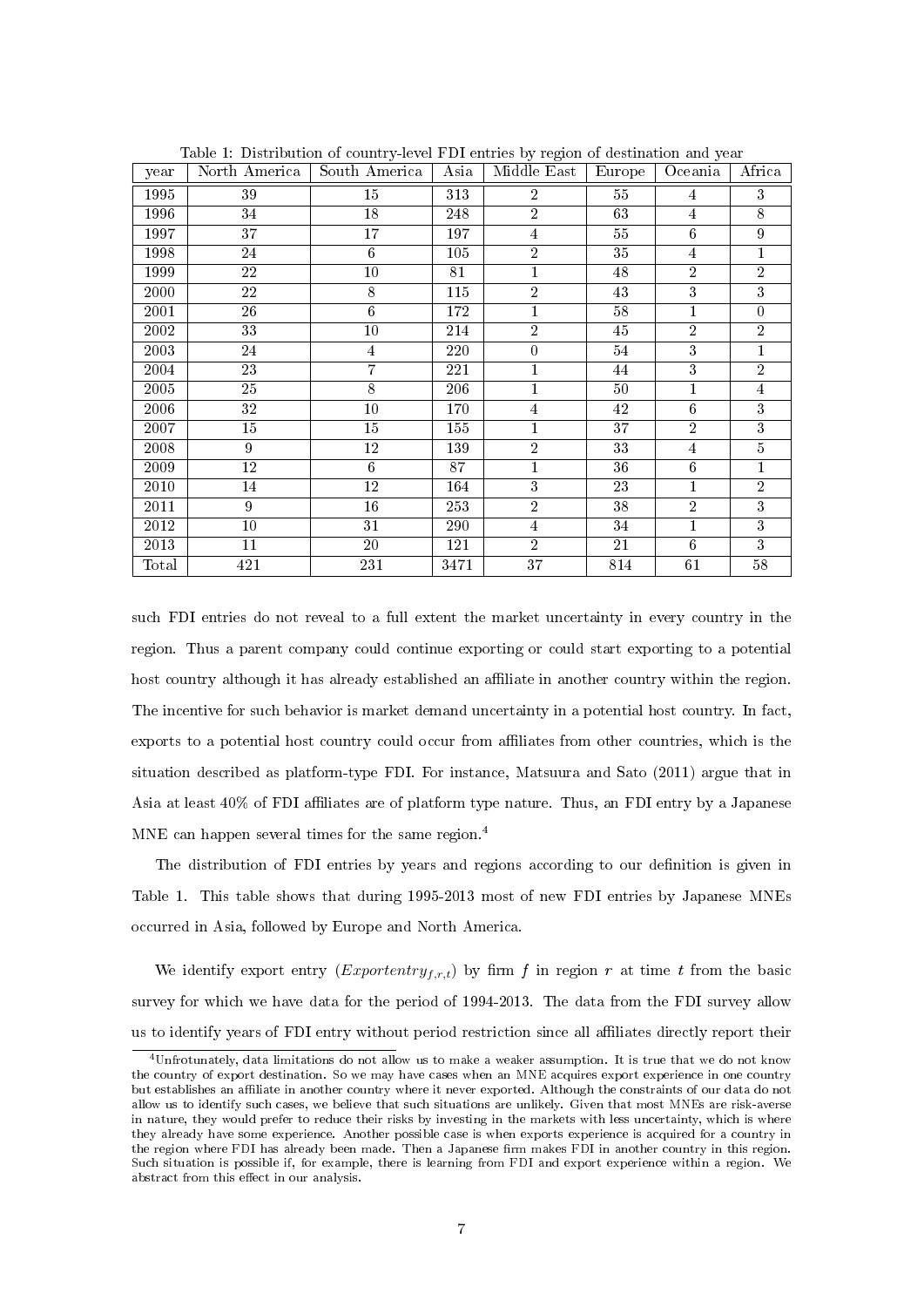| year                   | North America | Table 2. Distribution of export entries by region of destination and year<br>South America | Asia  | Middle East | Europe | Oceania        | Africa           |
|------------------------|---------------|--------------------------------------------------------------------------------------------|-------|-------------|--------|----------------|------------------|
| 1994                   | 1984          | 678                                                                                        | 3174  | 683         | 1702   | 893            | 521              |
| 1995                   | 499           | 252                                                                                        | 901   | 230         | 442    | 287            | 199              |
| 1996                   | 269           | 155                                                                                        | 480   | 136         | 262    | 134            | 88               |
| 1997                   | 233           | 122                                                                                        | 400   | 103         | 223    | 127            | 59               |
| 1998                   | 273           | 141                                                                                        | 385   | 110         | 227    | 118            | 79               |
| 1999                   | 292           | 141                                                                                        | 409   | 128         | 241    | 195            | 94               |
| 2000                   | 316           | 149                                                                                        | 531   | 120         | 272    | 159            | 84               |
| 2001                   | 278           | 136                                                                                        | 447   | 129         | 250    | 129            | 96               |
| 2002                   | 259           | 110                                                                                        | 442   | 128         | 227    | 149            | 95               |
| 2003                   | 260           | 109                                                                                        | 442   | 110         | 223    | 137            | 83               |
| 2004                   | 310           | 163                                                                                        | 562   | 124         | 327    | 155            | 84               |
| 2005                   | 262           | 153                                                                                        | 436   | 120         | 242    | 148            | 91               |
| 2006                   | 222           | 124                                                                                        | 409   | 130         | 231    | 135            | 85               |
| 2007                   | 280           | 170                                                                                        | 465   | 144         | 258    | 149            | 90               |
| 2008                   | 274           | 136                                                                                        | 474   | 135         | 255    | 145            | 74               |
| 2009                   | 343           | $\overline{0}$                                                                             | 493   | 173         | 295    | $\theta$       | $\overline{0}$   |
| 2010                   | 291           | $\boldsymbol{0}$                                                                           | 501   | 166         | 279    | $\theta$       | $\boldsymbol{0}$ |
| 2011                   | 278           | $\mathbf{0}$                                                                               | 450   | 134         | 267    | $\mathbf{0}$   | $\overline{0}$   |
| 2012                   | 253           | $\theta$                                                                                   | 436   | 129         | 219    | $\overline{0}$ | $\overline{0}$   |
| 2013                   | 142           | $\Omega$                                                                                   | 190   | 60          | 141    | $\mathbf{0}$   | $\overline{0}$   |
| $\operatorname{Total}$ | 7318          | 2739                                                                                       | 12027 | 3192        | 6583   | 3060           | 1822             |

Table 2: Distribution of export entries by region of destination and year

year of establishment. In order to make use of the most of our data and to avoid the left-censoring problem, we identify a new export entry for an exporter if we observe positive exports for current year and zero exports in the previous two years. Several definitions have been used in the literature. For instance, Eaton et al (2008) used 1 year of no exports, Conconi et al (2016) used 5 years of no exports. We aim at using our joint sample data starting from year 1995. So our least stringent condition for new exports is no exports in two previous years.<sup>5</sup> The distribution of export entries by years and regions according to our definition is given in Table  $2.6$ 

In order to depict the dynamics of FDI and export activities for each firm, we compute statistics for FDI entry with previous exports and export entry with previous FDI. The former statistics shows whether FDI entry in a country from a region occurred after a firm has exported for at least one year in this region. The latter shows if export entry occurred in a region in which a firm established an affiliate in at least one country in the previous years.<sup>7</sup> The main results are presented in Table 3.<sup>8</sup>

 $^5$ We do robustness checks with the definition used by Conconi et al (2016). The results do not change qualitatively. <sup>6</sup>The question about exports to South America, Oceania and Africa has been removed from the survey since 2009. Thus, we are not able to identify export entry since then. Since we have a total of 189 FDI entries reported for these regions for a period of 2009-2013 we can only expect a downward bias in our estimations of FDI entry with previous exports.

<sup>7</sup>We do not consider cases for which FDI exit occurred.

<sup>8</sup>We report the results starting from year 1995. Since our basic survey data start from year 1994, we can identify whether FDI entry happened after export experience. Nevertheless, note, that for year 1995 there might be some cases when FDI entry happened after export experience prior to 1994. But we cannot identify this situation this is the left-censoring problem. The same is true for export entries: if for some firm exports are positive in 1995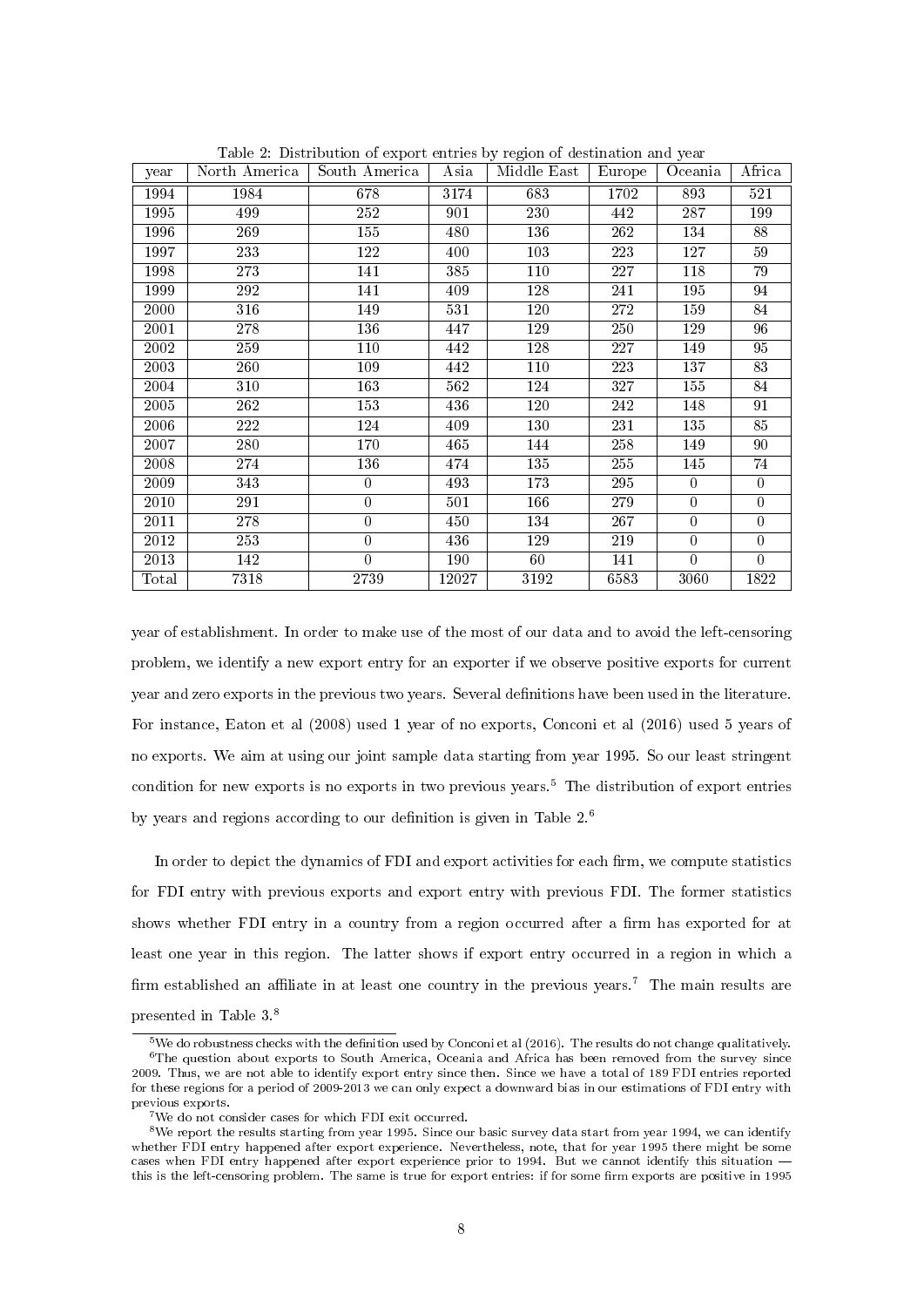|       | FDI entry | FDI entry | rapic of the aymannes of first and export activity<br>Share of FDI entry | Export entry | Export entry with | Share of export     |
|-------|-----------|-----------|--------------------------------------------------------------------------|--------------|-------------------|---------------------|
|       |           | with      | with previous                                                            |              | previous FDI      | entry with previous |
|       |           | previous  | exports                                                                  |              |                   | FDI.                |
|       |           | exports   |                                                                          |              |                   |                     |
| 1995  | 431       | 281       | 0.65                                                                     | 2810         | 200               | 0.07                |
| 1996  | 377       | 266       | 0.71                                                                     | 1524         | 102               | 0.07                |
| 1997  | 325       | 245       | 0.75                                                                     | 1267         | 103               | 0.08                |
| 1998  | 177       | 140       | 0.79                                                                     | 1333         | 114               | 0.09                |
| 1999  | 166       | 125       | 0.75                                                                     | 1500         | 127               | 0.08                |
| 2000  | 196       | 154       | 0.79                                                                     | 1631         | 128               | 0.08                |
| 2001  | 264       | 199       | 0.75                                                                     | 1465         | 76                | 0.05                |
| 2002  | 308       | 205       | 0.67                                                                     | 1410         | 100               | 0.07                |
| 2003  | 306       | 224       | 0.73                                                                     | 1364         | 166               | 0.12                |
| 2004  | 301       | 211       | 0.70                                                                     | 1725         | 162               | 0.09                |
| 2005  | 295       | 199       | 0.67                                                                     | 1452         | 114               | 0.08                |
| 2006  | 267       | 190       | 0.71                                                                     | 1336         | 109               | 0.08                |
| 2007  | 228       | 157       | 0.69                                                                     | 1556         | 153               | 0.10                |
| 2008  | 204       | 140       | 0.69                                                                     | 1493         | 201               | 0.13                |
| 2009  | 149       | 108       | 0.72                                                                     | 1304         | 232               | 0.18                |
| 2010  | 219       | 151       | 0.69                                                                     | 1237         | 215               | 0.17                |
| 2011  | 323       | 212       | 0.66                                                                     | 1129         | 179               | 0.16                |
| 2012  | 373       | 235       | 0.63                                                                     | 1037         | 230               | 0.22                |
| 2013  | 184       | 112       | 0.61                                                                     | 533          | 152               | 0.29                |
| Total | 5093      | 3554      | 0.70                                                                     | 27106        | 2863              | 0.11                |

Table 3: The dynamics of FDI and export activity

As it can be seen from Table 3, FDI entry occurred after some export experience for at least 70% of cases suggesting that this is an important feature of Japanese MNEs behavior.<sup>9</sup>Thus, the mechanism of learning by exporting seems to play a signicant role for the Japanese outward FDI activities. Export entry with previous FDI is observed in only 11% of cases in our sample. We infer that these exports represent foreign affiliate sales locally or to a third market.

Small and Medium Enterprises (SMEs) are regarded as important engine of economic growth, and, thus, Japanese government is interested in promoting SMEs outward activities. According to the traditional theory it might be more difficult for these firms to engage in such activity because their productivity is relatively lower. Table 4 provides some basic statistics of MNEs with previous exports. We observe that, although number of SMEs is relatively small and their productivity is somewhat lower they represent an important part of the sample that we address in this research. Thus, SMEs' outward FDI activities are not negligible, and should be considered carefully when designing FDI and export promotion policies.<sup>10</sup>

and zero in 1994, we qualify this case as an export entry, but it could be export continuation if there were exports by this rm in 1993. Thus, we might observe less FDI entries with previous exports in years 1995-1997, and more export entries with previous FDI in years 1995-1996.

<sup>&</sup>lt;sup>9</sup>This number is lower than the corresponding number for Belgium  $-85.9\%$  - reported by Conconi et al. (2016). At the same time it is much higher than the numbers reported in Gumpert, Moxnes, Ramondo and Tintelnot (2016) for Norway (49%) and France (15% at the affiliate level).

 $10$  We thank Kyoji Fukao for suggesting to add this statistics. The threshhold of SMEs is less than 250 employees.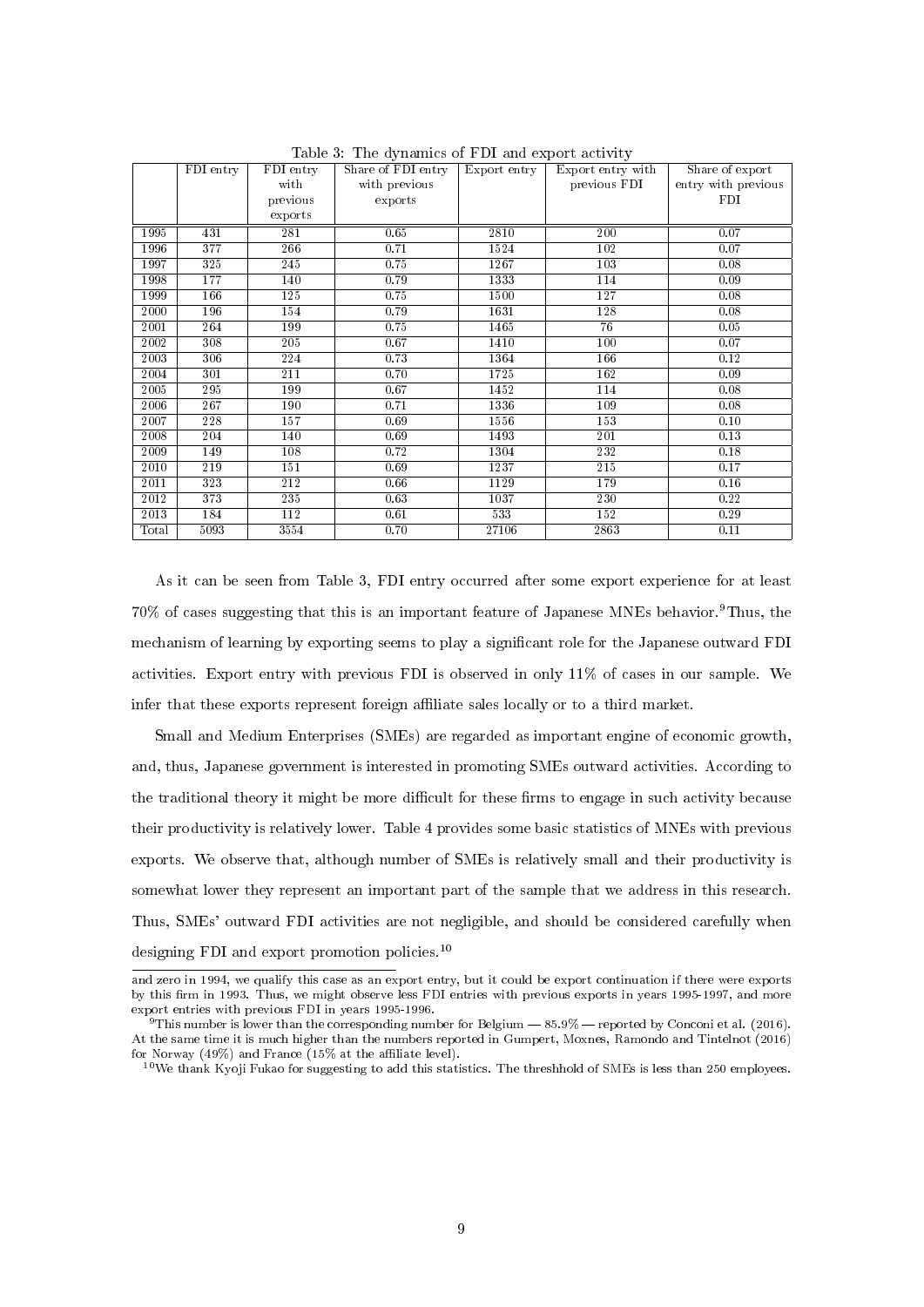|                                     | Total | Large | <b>SMEs</b> |
|-------------------------------------|-------|-------|-------------|
| Average nr. of employees            | 1325  | 1914  | 150         |
| Average Log(Productivity)           | 2.38  | 2.48  | 2.18        |
| Number of affiliates                | 18862 | 17823 | 1579        |
| Number of Horizontal FDI affiliates | 14802 | 13706 | 1096        |
| Total number                        | 1993  | 1328  | 665         |

Table 4: Main characteristics of MNEs with previous exports

#### 1.3 Effect of distance on FDI activity

#### 1.3.1 Affiliate sales, FDI stock and FDI flow

We examine FDI activity of Japanese MNEs given their export experience in regions. We use three alternative measures of FDI activity. The first measure is local affiliate sales,  $Afsales_{f,c,t}$ , which for each parent company  $f$  is given by the sum of local sales of  $f$ 's affiliates in country  $c$  corrected by the  $f$ 's ownership share in each affiliate's capital. We assume that this measure is a proxy of MNEs' outward FDI activity. The second measure is the volume of FDI investment,  $FDI stock_{f,c,t}$ , which for each parent company  $f$  is given by the sum of total capital of  $f$ 's affiliates corrected by the f's ownership share in the capital. The third measure is FDI flows,  $FDIf low s_{f,c,t}$ , which is calculated as the change in FDI stock for parent company f in country c in year t relative to the previous year  $t-1$ .

We transform logarithmically our dependent varibales (local affiliate sales, FDI flows and FDI stock). However, there is a problem of many zero observations for local affiliate sales as well as negative FDI flows for some companies if they decrease their investment. In order to deal with this problem, we employ inverse hyperbolic sine transformation (Burbidge, Magee and Robb 1988) and log transform our dependent variables as follows:  $g(y_t, \theta) = g_t = log(\theta y_t + (\theta^2 y_t^2 + 1)^{1/2})/\theta =$  $sinh^{-1}(\theta y_t)/\theta$ <sup>11</sup>

#### 1.3.2 Gravity variables

We are interested in the effect of trade costs on MNEs' outward FDI activity. We use distance from Japan to FDI host country i as a proxy for trade costs,  $log(Dist)<sub>c</sub>$ . The data come from CEPII (Centre d'Etudes Prospectives et d'Informations Internationales) database. We dene population-weighted distance within region  $r$  as a proxy for trade costs between Japan and a region,  $log(Dist)_r = \left(\sum_{c \in r} Population_cDist_c\right) / \sum_{c \in r} Population_c$ .

We also use real GDP in constant 2005 US\$ as a proxy for market size,  $log(RealGDP)_{c}$ . We define a sum of real GDP for all countries within a region r as regional GDP,  $log(Real GDP)_{r}$ .<sup>12</sup>

<sup>&</sup>lt;sup>11</sup> The inverse hyperbolic sine transformation can be applied to data defined on  $\mathbb R$ . For large values of  $y_t$  it behaves like a log transformation, regardless of the value of  $\theta$ . As  $\theta \to 0$ ,  $g(y_t, \theta) \to y_t$ .

 $12$ The population and real GDP data come from the World Bank World Development Indicators (WDI) database.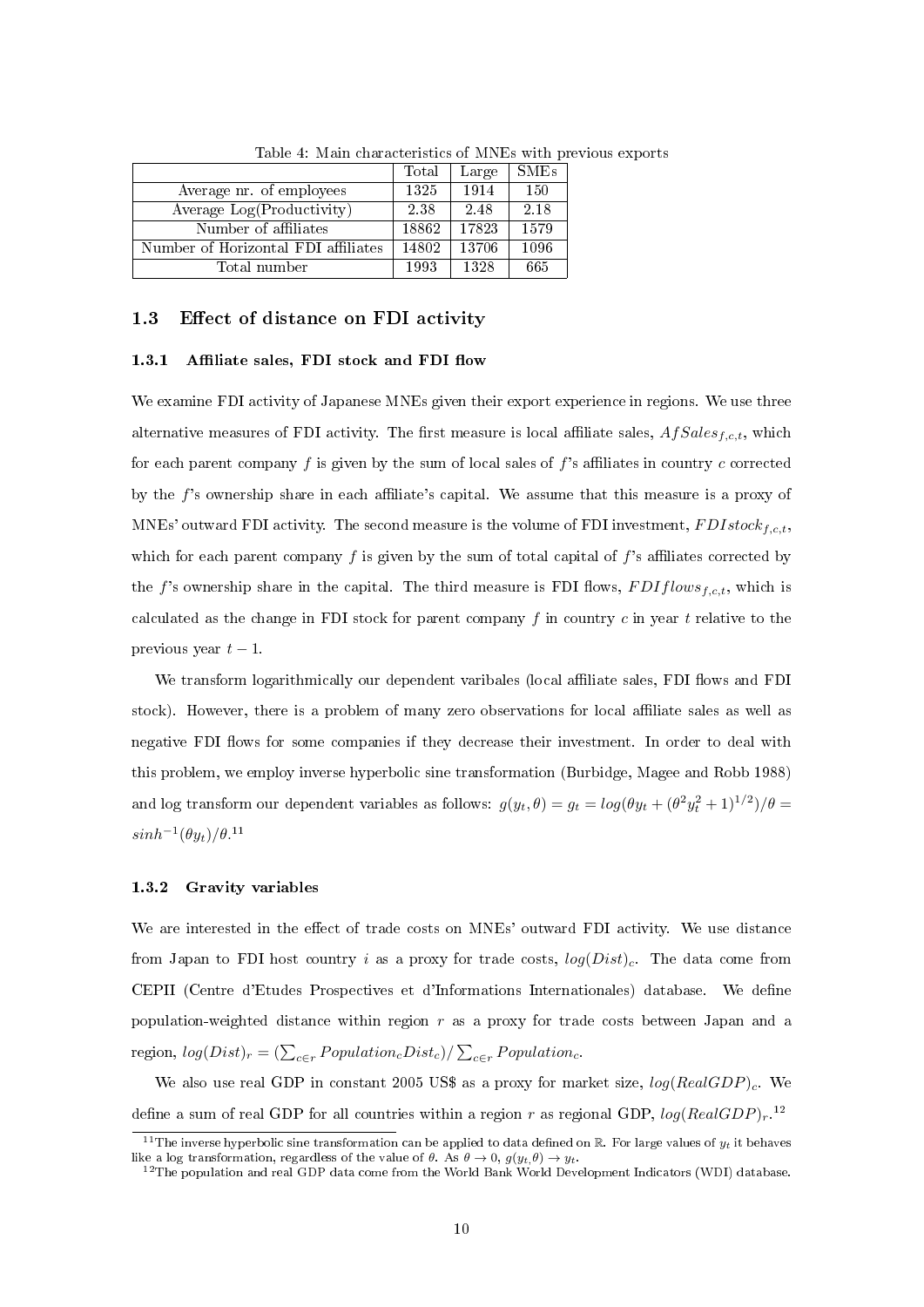#### 1.3.3 Firm-level variables

Firm level controls are given by total employment,  $log(Emp)_{f,t}$ , and labor productivity,  $log(Prod)_{f,t}$ . Total employment is the sum of headquarters employees, non-headquartewrs employees and employees seconded to other companies. Labor productivity is calculated as the value added divided by total employment. Value added is defined as difference between sales and intermediate inputs.<sup>13</sup>

#### 1.3.4 Estimation

How do trade costs affect horizontal FDI activity of manufacturing MNEs? To answer this quetion we estimate the following model:

$$
\log Y_{f,i,t} = \beta_0 + \beta_1 \log(Distance)_i + \beta_2 \log(RealGDP)_{i,t} + \beta_3 X_{f,i,t} + \theta_f + \gamma_t + \varepsilon_{f,i,t}, \quad (1)
$$

where  $Y_{f,i,t}$  represents affiliate sales, FDI flow or FDI stock by firm f in country i at time t.  $X_{f,i,t}$ are firm-level controls. As discussed in the previous section we employ several transformations to deal with zero and negative observations. Our main interest is to identify sign effect of distance on the FDI activity. We also include firm fixed effects,  $\theta_f$ , to capture firm level heterogeneity and year fixed effects,  $\gamma_t$ , to capture time trend. However, we face a problem of too many dummy variables for firm fixed effects. To overcome this problem we estimate the model by high-dimensional fixed effects method (Guimaraes and Portugal, 2009).

We consider the full sample (which includes all FDI observations) and the sample with FDI activities that were preceded by exports to a region of country  $i$ . The results are presented in Tables 5 and 6.

According to the results in Table 5, we observe a negative and consistent effect of distance on the Japanese MNEs' outward FDI activity. Thus, we confirm that distance plays an important role in shaping FDI distribution among countries. Previous research also emphasized this effect. For instance, Matsuura and Sato (2011) found a similar effect of distance on FDI activity using the same survey data for a period 1995-2006.

The more interesting for us is in the effect of distance on FDI activities by Japanese MNCs subject to previous export experience. To estimate this effect, we restrict our sample to the manufacturing MNCs that had export experience in the region before doing FDI. The estimation results are presented in Table 6.

 $13$ We compute intermediate inputs as follows: (Cost of sales + Selling, general and administrative expenses) -(Advertising expenses + Information processing communications expenses + Premises rent + Packing transportation  $costs + Gross pay + Depreciation and annotation + Welfare expense + Taxes and dues + Interest expense discount$  $fee + Lease payments$ ).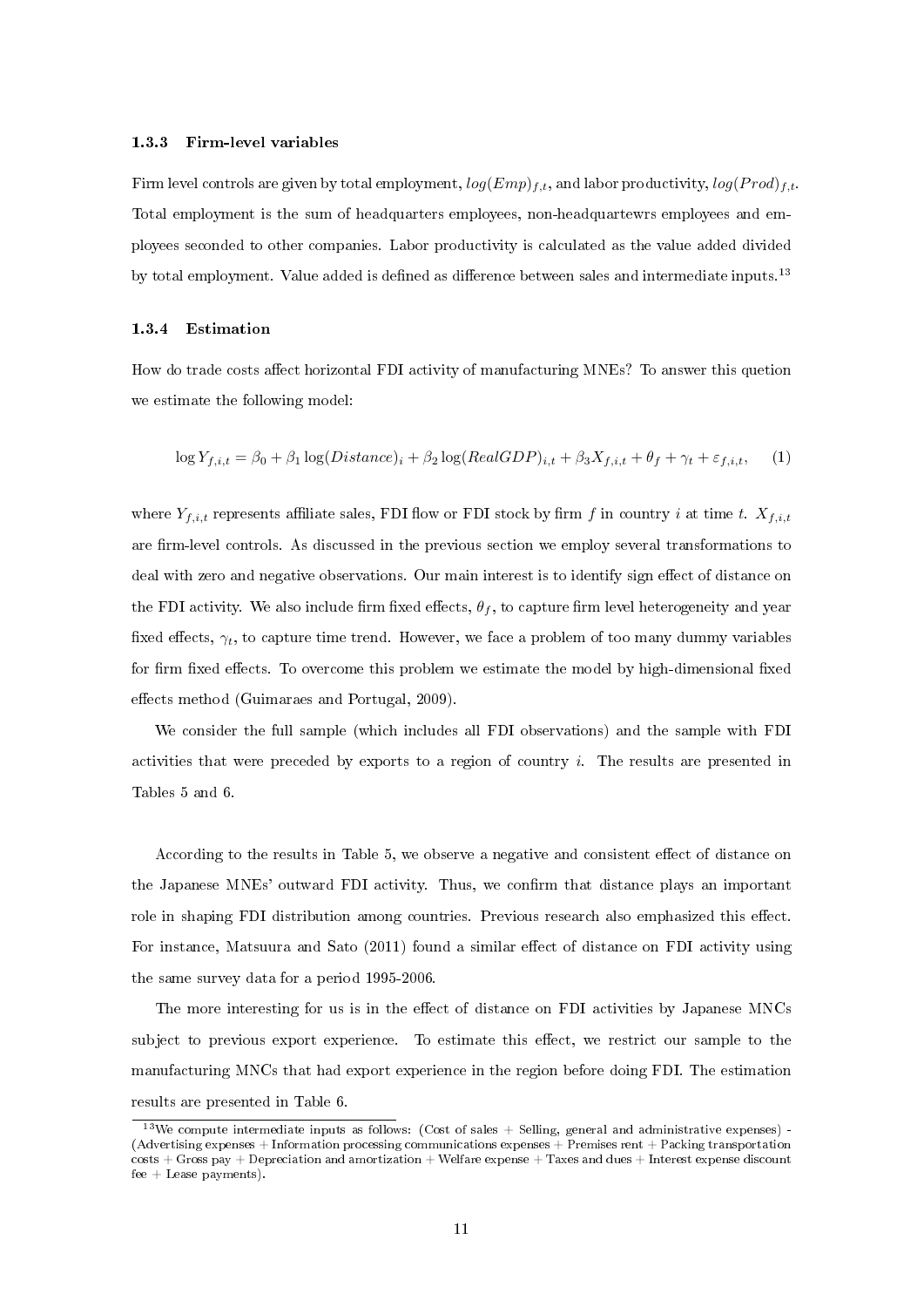|                                    | Table of Effect of distance on T.D.I activity for an influent |                                |                         |                       |                     |              |  |  |  |
|------------------------------------|---------------------------------------------------------------|--------------------------------|-------------------------|-----------------------|---------------------|--------------|--|--|--|
|                                    | I HST (Local)                                                 | $Log(FDI \, stock)$            | HST(FDIflow)            | IHST(Local            | $Log(FDI \, stock)$ | HST(FDIflow) |  |  |  |
|                                    | Affiliate sales $)^*$                                         |                                |                         | Affiliate sales $)^*$ |                     |              |  |  |  |
| Log(GDP)                           | $0.380***$                                                    | $0.194***$                     | $0.757***$              | $0.351***$            | $0.237***$          | $0.859***$   |  |  |  |
|                                    | (0.032)                                                       | (0.029)                        | (0.090)                 | (0.035)               | (0.032)             | (0.101)      |  |  |  |
| Log(Dist)                          | $-0.368***$                                                   | $-0.297***$                    | $-0.853***$             | $-0.448***$           | $-0.210***$         | $-0.734***$  |  |  |  |
|                                    | (0.070)                                                       | (0.049)                        | (0.182)                 | (0.071)               | (0.054)             | (0.208)      |  |  |  |
| Log(Emp)                           | 0.218                                                         | $0.102**$                      | 0.198                   | 0.260                 | $0.178**$           | $0.348*$     |  |  |  |
|                                    | (0.160)                                                       | (0.050)                        | (0.136)                 | (0.215)               | (0.075)             | (0.205)      |  |  |  |
| Log(Prod)                          | $0.283***$                                                    | 0.030                          | $-0.001$                | $0.346***$            | 0.031               | 0.165        |  |  |  |
|                                    | (0.080)                                                       | (0.028)                        | (0.102)                 | (0.098)               | (0.036)             | (0.123)      |  |  |  |
|                                    |                                                               |                                |                         |                       |                     |              |  |  |  |
| Observations                       | 36,161                                                        | 35,676                         | 25,049                  | 27,640                | 27,230              | 18,788       |  |  |  |
| FDI entry year                     | $>\!\!1995$                                                   | >1995                          | >1995                   | >1995                 | >1995               | >1995        |  |  |  |
| FDI type                           | $\mathop{\mathrm{ALL}}$                                       | ALL                            | $\mathop{\mathrm{ALL}}$ | Horizontal/           | Horizontal/         | Horizontal   |  |  |  |
|                                    |                                                               |                                |                         | Platform              | Platform            | Platform     |  |  |  |
| R-squared                          | 0.463                                                         | 0.581                          | 0.071                   | 0.475                 | 0.581               | 0.075        |  |  |  |
| Firm FE                            | YES                                                           | YES                            | YES                     | YES                   | YES                 | <b>YES</b>   |  |  |  |
| Year FE                            | YES                                                           | YES                            | YES                     | YES                   | YES                 | YES.         |  |  |  |
| $\sim$ - - - $\sim$ - $\sim$<br>-- | $\sim$ $\sim$                                                 | <b>Service Controller</b><br>. |                         |                       |                     |              |  |  |  |

Table 5: Effect of distance on FDI activity for all MNEs

Note.-\*IHST stands for inverse hyperbolic sine transformation.

Table 6: Effect of distance on FDI activity for MNEs with previous export experience

|                | I <sub>HST</sub> (Local) | $Log(FDI \, stock)$       | HST(FDIflow) | IHST(Local        | $Log(FDI \, stock)$ | $HST(FDI$ flow) |
|----------------|--------------------------|---------------------------|--------------|-------------------|---------------------|-----------------|
|                | Affiliate sales)*        |                           |              | Affiliate sales)* |                     |                 |
| Log(GDP)       | $0.271***$               | $0.236***$                | $0.890***$   | $0.373***$        | $0.236***$          | $0.825***$      |
|                | (0.037)                  | (0.041)                   | (0.124)      | (0.042)           | (0.041)             | (0.123)         |
| Log(Dist)      | $-0.197***$              | $-0.230***$               | $-0.558**$   | $-0.390***$       | $-0.230***$         | $-0.824***$     |
|                | (0.072)                  | (0.067)                   | (0.251)      | (0.084)           | (0.067)             | (0.245)         |
| Log(Emp)       | $0.646***$               | $0.171**$                 | 0.225        | 0.279             | $0.171**$           | $-0.115$        |
|                | (0.238)                  | (0.070)                   | (0.242)      | (0.288)           | (0.070)             | (0.215)         |
| Log(Prod)      | $0.324***$               | 0.027                     | $-0.117$     | $0.390***$        | 0.027               | 0.074           |
|                | (0.095)                  | (0.040)                   | (0.123)      | (0.110)           | (0.040)             | (0.146)         |
|                |                          |                           |              |                   |                     |                 |
| Observations   | 26,010                   | 25,690                    | 18,193       | 20,618            | 20.345              | 14,221          |
| FDI entry year | >1995                    | >1995                     | >1995        | >1995             | >1995               | >1995           |
| FDI type       | ALL                      | $\overline{\mathrm{ALL}}$ | ALL          | Horizontal/       | Horizontal/         | Horizontal/     |
|                |                          |                           |              | Platform          | Platform            | Platform        |
| R-squared      | 0.463                    | 0.552                     | 0.069        | 0.470             | 0.578               | 0.069           |
| Firm FE        | YES                      | YES                       | <b>YES</b>   | YES               | <b>YES</b>          | YES.            |
| Year FE        | <b>YES</b>               | <b>YES</b>                | <b>YES</b>   | <b>YES</b>        | <b>YES</b>          | <b>YES</b>      |

Note.-\*IHST stands for inverse hyperbolic sine transformation.

As we can see, the effect of  $Log(Dist)$  is consistently negative in all estimations. Note that we also control for MNEs productivity which is an alternative theoretical channel that explains MNEs outward FDI activity (Helpman, Melitz and Yeaple, 2004). Thus, our inference that trade costs have negative effect on FDI activities of MNEs subject to previous export experience is confirmed by these results. We propose a theoretical model to capture this effect of trade costs in the next section.

## 2 Theoretical model

#### 2.1 Model

Consider a dynamic partial equilibrium model with one domestic firm producing one good and two foreign countries A and B. Time is discrete. The firm discounts future profits with rate  $\beta \in [0,1]$ .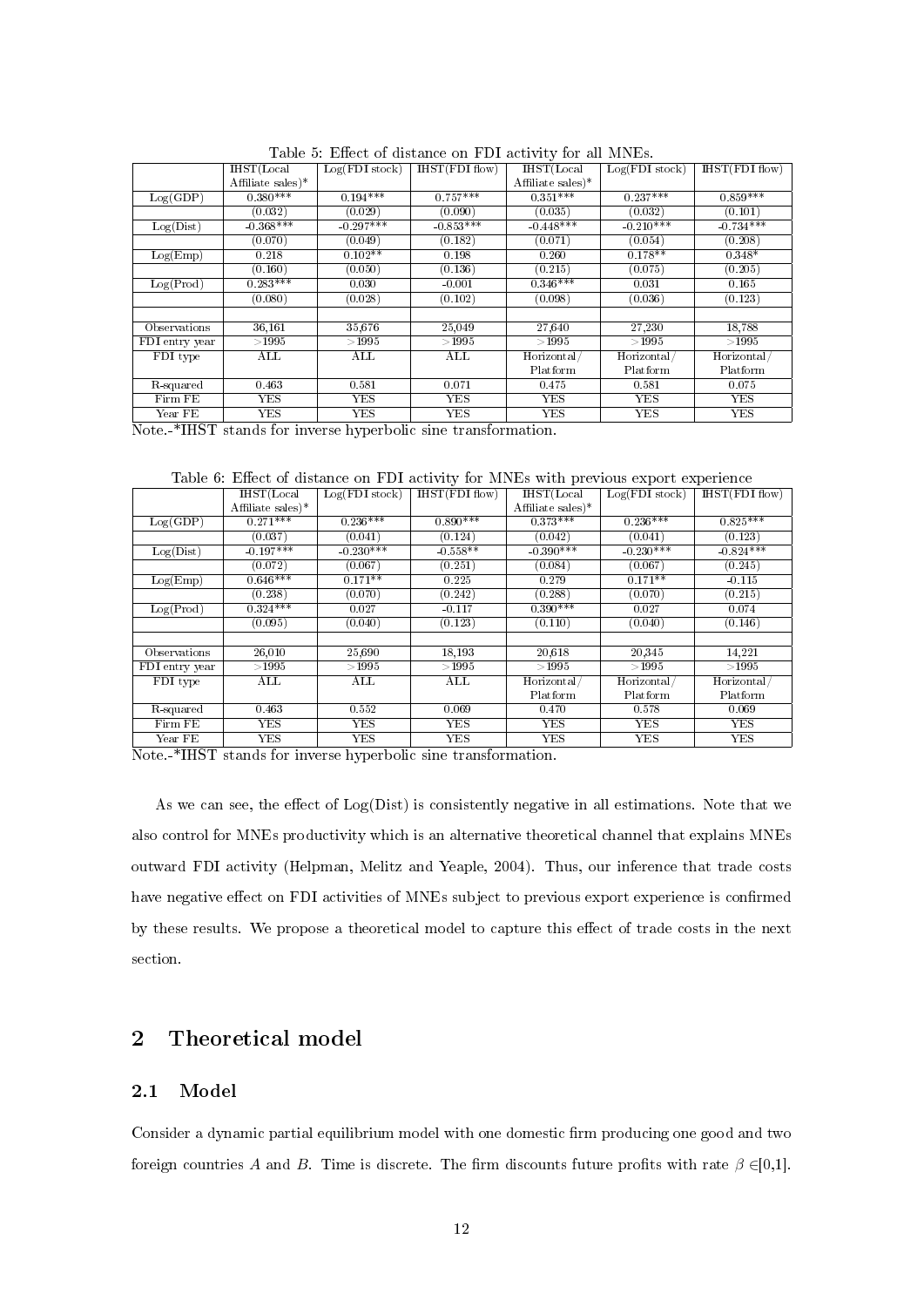In any period, the cost of production of  $q$  units of good is given by the cost function

$$
c(q) = Mq + F.
$$

The price of the good is fixed to 1 in both  $A$  and  $B$ , which are the only markets for the firm's good. In any period consumers in country  $i = A, B$  can buy any amount of the good up to some amount  $Q_i$ , where  $Q_i$  is a random variable taking one of two values:  $Q^H$  with probability  $p_i$  and  $Q^L$  with probability  $1-p_i$ , with  $Q^H > Q^L$ . The firm does not know the true value of  $p_i$ , but has prior beliefs about  $p_i$ . The prior density of  $p_i$  is given by

$$
g(p_i; a_i, b_i) = \frac{\Gamma(a_i + b_i)}{\Gamma(a_i)\Gamma(b_i)} p_i^{a_i - 1} (1 - p_i)^{b_i - 1} \text{ for } 0 \le p_i \le 1,
$$

where  $\Gamma(\cdot)$  is the Gamma function, and  $a_i, b_i$  are parameters specific to country  $i = A, B$  (i.e.,  $g(\cdot; a_i, b_i)$  is the density of the Beta distribution).

In any period, if the firm can observe realized demand in country  $i = A, B$ , it applies the Bayesian rule to update its beliefs. The posterior distribution for a Beta prior with parameters  $a_i$ and  $b_i$  is also Beta with parameters:

$$
(a'_i, b'_i) = \begin{cases} (a_i + 1, b_i), & \text{if demand was high;} \\ (a_i, b_i + 1), & \text{if demand was low.} \end{cases}
$$
 (2)

The firm can serve country  $i = A, B$  either through trade or through multinational production (MP). Trade with country i is subject to iceberg cost  $\tau_i$ . So, if the firm produces q units of the good at home and sends them to country  $i$ , its ex post current period profits are given by

$$
\pi_i^T(q) = \min\{Q_i, (1 - \tau_i)q\} - Mq - F,
$$

We make the following assumptions:

Assumption 1.  $\tau_A < \tau_B, \tau_A \in [0,1), \tau_B \in [0,1)$ .

Assumption 2.  $0 < M < 1 - \tau_B$ . Assumption 3.  $Q^L\left(1-\frac{M}{1-\frac{M^2}{2}}\right)$  $1 - \tau_i$  $\bigg\} < F < Q^H \left(1 - \frac{M}{1 - \frac{M}{\lambda}}\right)$  $1 - \tau_i$  $\bigg), i = A, B.$ 

Assumption 4. If the firm supplies country  $i = A, B$  with at least  $Q^L$  units of good, it can infer realized demand at the end of a period. Otherwise the firm can not infer realized demand.

To understand assumption 3, suppose that the firm exports  $Q^L/(1 - \tau_i)$  units of the good to country  $i = A, B$ . For any demand realization the firm will get  $\left(Q^L - M\frac{Q^L}{\lambda}\right)$  $\left(\frac{Q^L}{1-\tau_i}-F\right)$ , which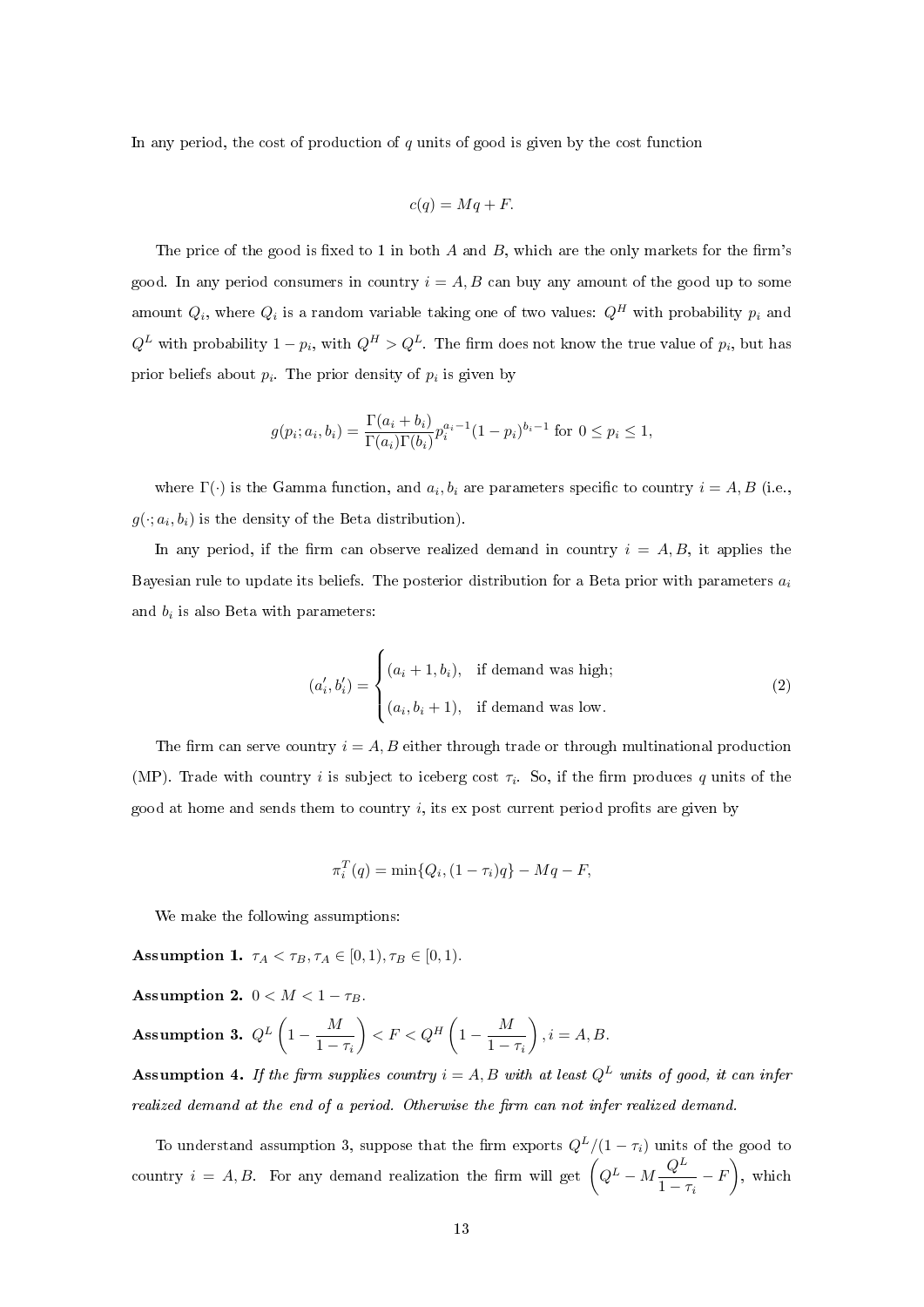is negative according to assumption 3. If the firm exports  $Q^H/(1 - \tau_i)$  units of the good, and demand realization in country i is high (the true probability of this event is  $p_i$ ), then the firm gets  $\left(Q^H - M\frac{Q^H}{1}\right)$  $\left(\frac{Q^H}{1-\tau_i}-F\right)$ , which is positive. So, assumption 3 says that the firm earns negative profits from exporting  $Q^L/(1-\tau_i),$  and with probability  $p_i$  it earns positive profits from exporting  $Q^H/(1 - \tau_i)$ .

For future use denote  $q_i \equiv \frac{Q^L}{1 - \epsilon}$  $\frac{Q^L}{1-\tau_i}$  and  $\overline{q}_i \equiv \frac{Q^H}{1-\tau_i}$  $\frac{q}{1-\tau_i}, i=A, B.$ 

Given the firm's beliefs about  $p_i$ , its expected current period profit from trade with country  $i = A, B$  is

$$
E[\pi_i^T(q)|a_i, b_i] = \int_0^1 (p_i \min\{Q^H, (1-\tau_i)q\} + (1-p_i) \min\{Q^L, (1-\tau_i)q\}) g(p_i; a_i, b_i) dp_i - Mq - F.
$$

Under assumption 4, given that the firm trades with country  $i = A, B$ , it never produces less than  $\underline{q}_i$  for this country. Clearly, the firm will also never produce more than  $\overline{q}_i$ . So, we can simplify expression for  $E[\pi_i^T(q)|a_i, b_i]$ :

$$
E[\pi_i^T(q)|a_i, b_i] = \int_0^1 (p_i(1-\tau_i)q + (1-p_i)Q^L) g(p_i; a_i, b_i) dp_i - Mq - F,
$$

where  $q \in [\underline{q}_i, \overline{q}_i]$ . Taking into account that  $E[p_i|a_i, b_i] = a_i/(a_i + b_i)$ , this expression can be further simplified to

$$
E[\pi_i^T(q)|a_i, b_i] = \frac{a_i}{a_i + b_i}(1 - \tau_i)q + \frac{b_i}{a_i + b_i}Q^L - Mq - F,
$$

where  $q \in [\underline{q}_i, \overline{q}_i]$ .

Let us now write the expression for the firm's expected current period profit when MP is established in country i:

$$
E[\pi^{MP}(q)|a_i, b_i] = \int_0^1 (p_i \min\{Q^H, q\} + (1 - p_i) \min\{Q^L, q\}) g(p_i; a_i, b_i) dp_i - Mq - F
$$
  
= 
$$
\int_0^1 (p_i(1 - \tau_i)q + (1 - p_i)Q^L) g(p_i; a_i, b_i) dp_i - Mq - F
$$
  
= 
$$
\frac{a_i}{a_i + b_i} q + \frac{b_i}{a_i + b_i} Q^L - Mq - F,
$$

where  $q \in [Q^L, Q^H]$ . Note that, if  $q \leq Q^L$ , then  $E[\pi^{MP}(q)|a_i, b_i] = (1 - M)q - F$ . Under assumption 2  $M < 1$ , so the firm will choose q at least equal to  $Q^L$ .

For given beliefs of the firm characterized by a pair  $(a_i, b_i)$  for country  $i = A, B$ , denote by  $V_i(a_i,b_i)$  the firm's value function (i.e., expected sum of discounted future profits) for the case when MP has not been established in country *i*. Similarly, denote by  $H(a_i, b_i)$  the firm's value function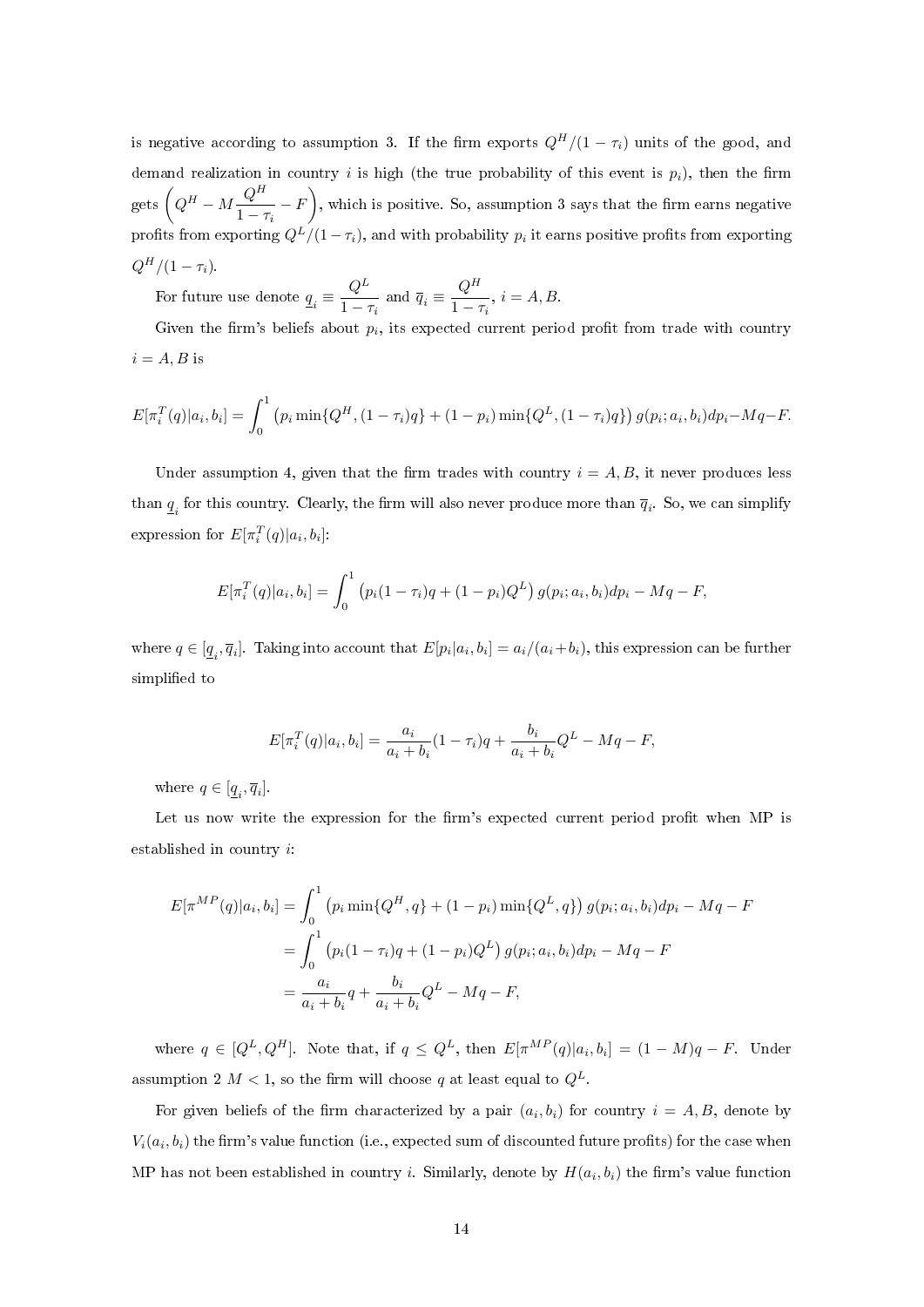for the case when MP has been established in country  $i$ . We make the following assumption concerning firm's decision about withdrawing business from country  $i = A, B$ :

Assumption 5. The firm is considered to be active in country  $i = A, B$  as long as it supplies country  $i$  with a positive amount of the good. If in some period the firm does not supply country i with any amount of the good, then the firm becomes inactive in country  $i$  (i.e., it withdraws its business from country i) starting from that period. Furthermore, suppose that the firm's beliefs about demand in country *i* are characterized by a pair  $(a_i, b_i)$ . If

- the firm has not established MP in country i, and  $V_i(a_i,b_i) < 0$ ; or
- the firm has established MP in country i, and  $H_i(a_i, b_i) < 0;$

then the firm stops supplying country  $i$  with the good.

Under assumption 5, we have the following expressions for the value functions:

$$
H(a_i, b_i) = \max \left\{ 0, \max_{q \in [Q^L, Q^H]} \left\{ E[\pi^{MP}(q|a_i, b_i)] + \beta \left( \frac{a_i}{a_i + b_i} H(a_i + 1, b_i) + \frac{b_i}{a_i + b_i} H(a_i, b_i + 1) \right) \right\} \right\},
$$

$$
V_i(a_i, b_i) = \max \left\{ 0, H(a_i, b_i) - C, \max_{q \in [q_i, \overline{q}_i]} \left\{ E[\pi_i^T(q|a_i, b_i)] + \beta \left( \frac{a_i}{a_i + b_i} V_i(a_i + 1, b_i) + \frac{b_i}{a_i + b_i} V_i(a_i, b_i + 1) \right) \right\} \right\},
$$

where we used equation 2 to write next period value functions. Solutions of the innermost maximization problems on the right hand sides of these expressions are straightforward to obtain. After solving corresponding problems, we get

$$
H(a_i, b_i) = \max \left\{ 0, \ \mathbb{I}_{\left\{ M < \frac{a_i}{a_i + b_i} \right\}} \left( \frac{a_i}{a_i + b_i} Q^H - M Q^H + \frac{b_i}{a_i + b_i} Q^L \right) \right\}
$$
\n
$$
+ \mathbb{I}_{\left\{ M \ge \frac{a_i}{a_i + b_i} \right\}} (1 - M) Q^L - F
$$
\n
$$
+ \beta \left( \frac{a_i}{a_i + b_i} H(a_i + 1, b_i) + \frac{b_i}{a_i + b_i} H(a_i, b_i + 1) \right) \right\},
$$
\n(3)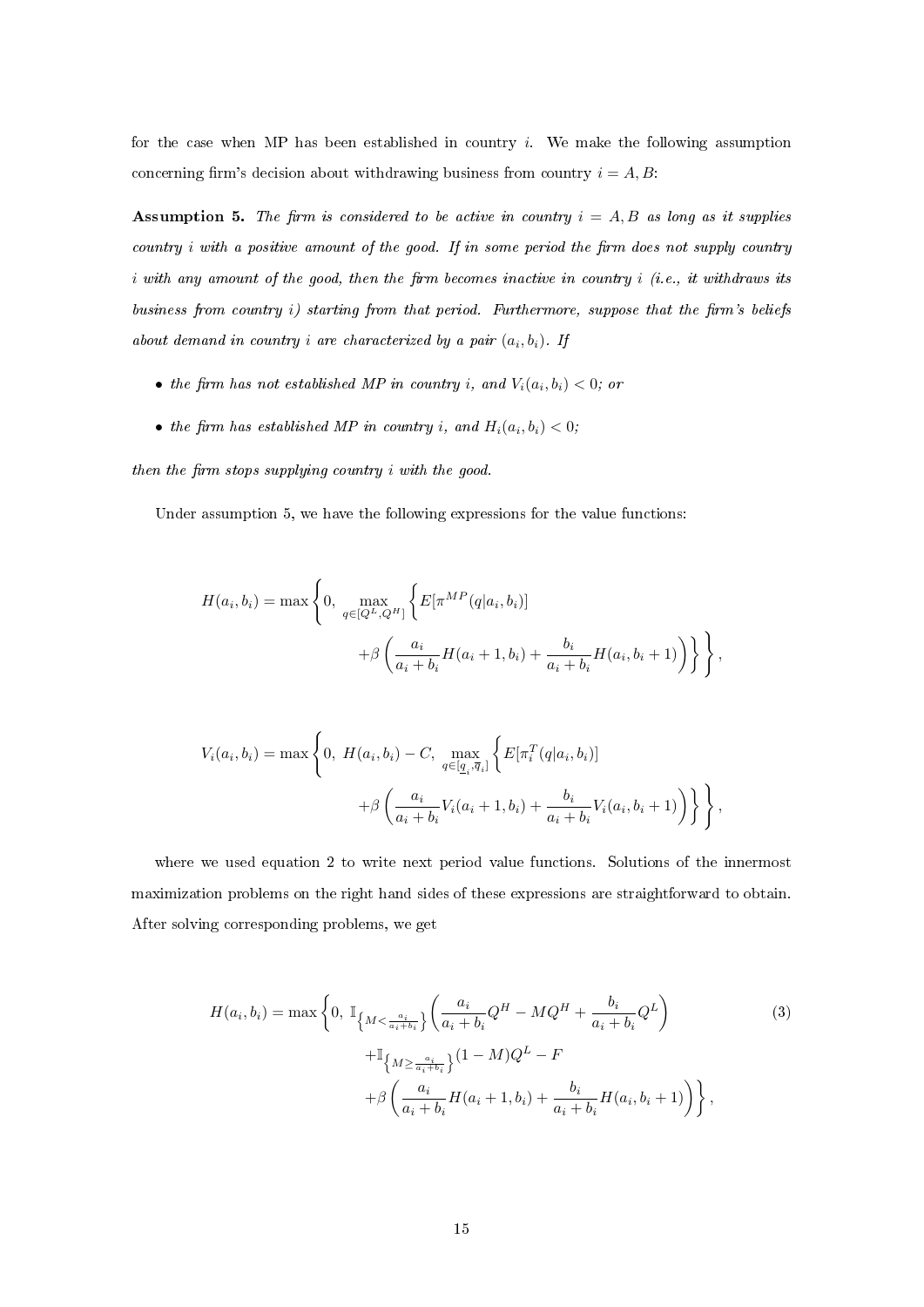$$
V_i(a_i, b_i) = \max \left\{ 0, H(a_i, b_i) - C, \mathbb{I}_{\left\{ \frac{M}{1 - \tau_i} < \frac{a_i}{a_i + b_i} \right\}} \left( \frac{a_i}{a_i + b_i} Q^H - \frac{M}{1 - \tau_i} Q^H + \frac{b_i}{a_i + b_i} Q^L \right) \right\}
$$
\n
$$
+ \mathbb{I}_{\left\{ \frac{M}{1 - \tau_i} \ge \frac{a_i}{a_i + b_i} \right\}} \left( 1 - \frac{M}{1 - \tau_i} \right) Q^L - F
$$
\n
$$
+ \beta \left( \frac{a_i}{a_i + b_i} V_i(a_i + 1, b_i) + \frac{b_i}{a_i + b_i} V_i(a_i, b_i + 1) \right) \right\}.
$$
\n(4)

#### 2.2 Intuition of the model

The firm starts from trading with either  $A$ , or  $B$ , or both. After observing realized demands the firm updates its prior beliefs about the corresponding parameters of the demand distributions. Conditional on its beliefs, the firm can calculate the expected demand in each country. If the expected demand is high enough, the firm establishes MP in the corresponding country. Assume that the demand distributions in A and B are such that if the firm knows them, it establishes  $MP$ in both countries.

Now suppose that in the beginning the firm starts trading with both countries, and for several periods it gets the same sequence of low demand realizations in both countries. Assume that this sequence is such that the firm decides to stop serving B (because of high iceberg costs), but it continues serving A. Suppose that after that the firm gets a sequence of high demand realizations in country A, and based on these observations it decides to establish MP in A. So, we end up in a situation where the firm does MP in A and never learns that doing MP in B is also profitable.

We examine the probability of FDI entry given export experience in the next section.

### 3 Empirical analysis

#### 3.1 Export experience

We identify export experience as a number of years after the export entry. It accumulates if the firm continues to export. If it doesn't export for two years consecutively after export entry (in year t) we record export experience as one and two in the years after export entry  $(t+1 \text{ and } t+2)$ , and as zero after two consecutive years of no export activity (in year  $t+3$ ). It is plausible to assume that upon export entry a firm adjusts its expectation about local market demand and local uncertainty, and this information is not outdated for at least two next consecutive years. Using the data on export experience we identify three separate cases:  $Experience0(No export experience)$ , Experience12 (Export experience for one or two years) and Experience3plus (Export experience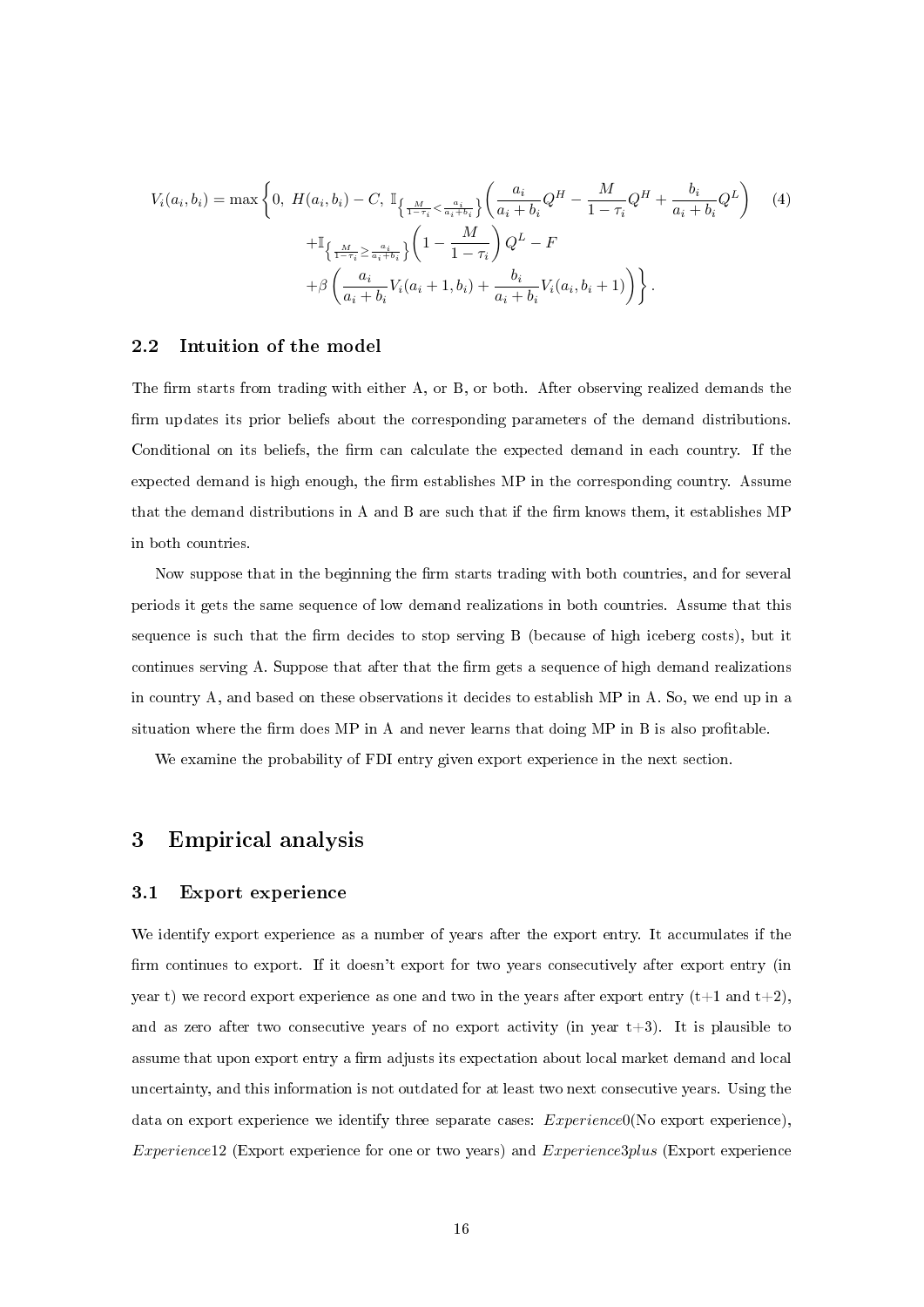for three years and more).<sup>14</sup> Figure 5 and Table 4 present the distribution of FDI entries given export experience at the year of foreign affiliate establishment.<sup>15</sup>



Note that the share of FDI entries with three and more years of experience is relatively high. A relatively small number of FDI entries with 1-2 years of experience suggests that it may not be enough to reveal foreign market demand uncertainty for a period of 1-2 years of exports. Japanese MNEs prefer to export for a longer period prior to FDI entry. Since we are interested in the effect of export experience we focus our analysis on the period 1997-2013 for which we can avoid the left-censoring problem given our definition of export experience.<sup>16</sup>

#### 3.2 Probability of FDI entry and Export experience

We estimate the proportional hazard model (Cox 1972). This is a semiparametric model that assumes a common baseline hazard for all subjects. Thus, the likelihood of FDI entry depends on our variables of interest, and it is not affected by the timing of FDI entry. We estimate two models.

$$
h(t) = h_0(t) exp(\beta_1 experience12_{f,r,t} + \beta_2 experience3plus_{f,r,t} + \gamma_r)
$$
\n(5)

This model aims at revealing regional export experience effect on the probability of FDI entry in the host country. Given our data constraints, the export experience is identical for all FDI

 $14$ Conconi et al (2016) use another range of years for export experience i.e. 1-4 years and more than five years. If we use this definition we need to reduce our sample size due to left-censoring issue. Thus we prefer our definition given that it is widely used in the literature (e.g. Eaton et al. 2008). Nevertheless, we estimate the model using Conconi et al  $(2016)$  definition as well and confirm the results in our robustness check analysis (section 4).

<sup>&</sup>lt;sup>15</sup> Note that we exclude FDI entries for which we cannot identify export experience due to left censoring problem.

 $16$ New export entry happens after no export activity for two year. Imagine that we have a firm with reported export entry in 1995 and no exports in 1994 and 1996. Then in 1997 it can have 2, 3 and more years of experience depending on its exports activity prior to 1994.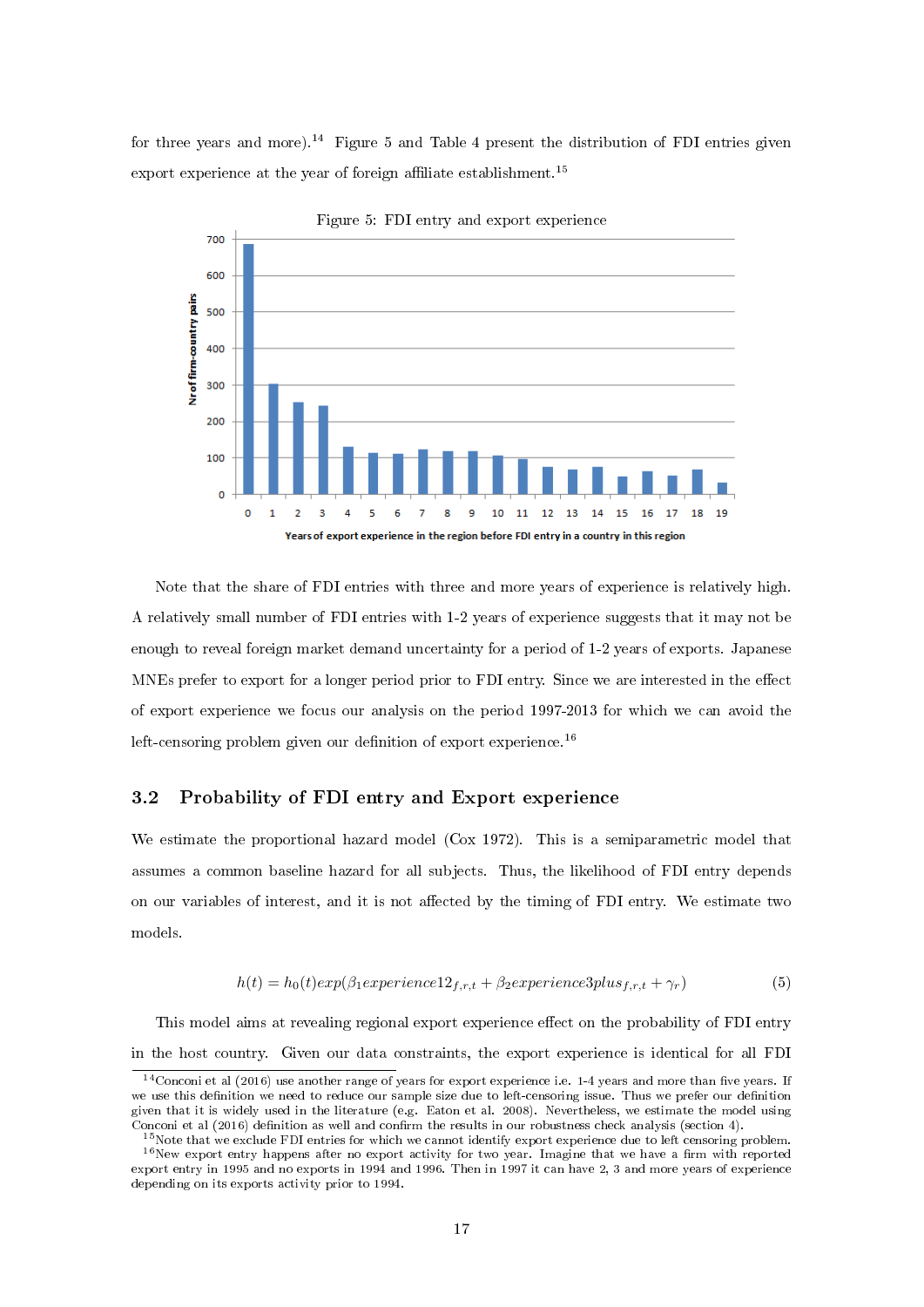|       | FDI entry | With zero export | With 1-2 years of | With $\geq$ 3 years of |
|-------|-----------|------------------|-------------------|------------------------|
|       |           | experience       | export experience | export experience      |
| 1996  | 66        | 66               | $\overline{0}$    | $\boldsymbol{0}$       |
| 1997  | 247       | 44               | 29                | 174                    |
| 1998  | 107       | 13               | 9                 | 85                     |
| 1999  | 112       | 24               | 11                | 77                     |
| 2000  | 122       | 16               | $\overline{5}$    | 101                    |
| 2001  | 146       | 32               | 9                 | 105                    |
| 2002  | 158       | 46               | $10\,$            | 102                    |
| 2003  | 177       | 43               | 12                | 122                    |
| 2004  | 182       | 51               | 20                | 111                    |
| 2005  | 173       | $55\,$           | 11                | 107                    |
| 2006  | 176       | 65               | 22                | 89                     |
| 2007  | 162       | 52               | $\overline{7}$    | 103                    |
| 2008  | 141       | 36               | $\,6$             | 99                     |
| 2009  | 109       | 35               | 13                | 61                     |
| 2010  | 165       | 54               | 15                | 96                     |
| 2011  | 240       | 87               | 24                | 129                    |
| 2012  | 253       | 109              | 15                | 129                    |
| 2013  | 167       | 71               | 12                | 84                     |
|       |           |                  |                   |                        |
| Total | 2903      | 899              | 230               | 1774                   |

Table 7: FDI entry and export experience

entries in the region. We estimate this model for first FDI entries in a country  $i$  of region  $r$ . Thus, we may have multiple FDI entries in a region. We allow for multiple failures in our survival analysis estimation. Our dataset comprises all exporters that were active in the period 1998-2013 including Japanese MNEs with previous export experience. We include Japanese MNEs that established horizontal or platform-type FDI in a country  $i$  in the period of 1997-2013. We include regional fixed effects  $(\gamma_r)$  were possible.

$$
h(t) = h_0(t) exp(\beta_1 experience12_{f,r,t} + \beta_2 experience3plus_{f,r,t}+ \beta_3 log(Dist)_r + \theta V_{r,t} + \mu Z_{f,t} + \gamma_r)
$$
\n(6)

In this model we would like to focus our attention on the effect of distance on the probability of FDI entry by firm f in a country i of region f given export experience of firm f in region r. We define distance to a region as a maximum distance to a country within region  $r$ . We include an interaction term of Log(Distance) and Export experience as well.  $V_{r,t}$  represent regional controls i.e.  $log(Real GDP)$ .  $Z_{f,t}$  include firm level controls. The main results of our estimation are reported in Table 8.

Column (1) and (2) report results of equation 5 estimation. Columns (3)-(6) report results of equation 6 estimation. In column (3) estimation we add only distance as explanatory variable. In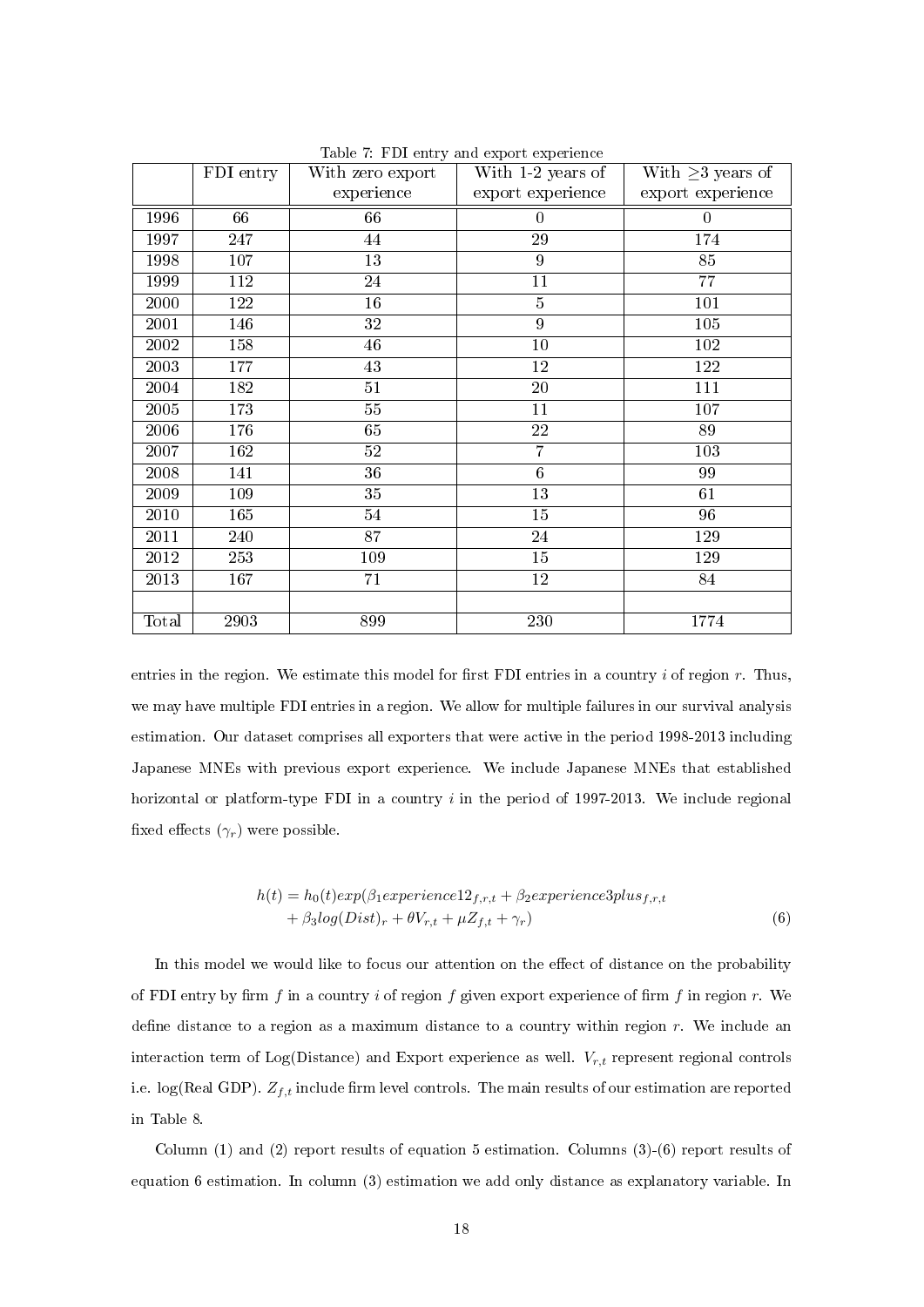| Table 8. Froportional Hazard Model estimation                  |                   |                |                |                   |                |                |  |  |  |
|----------------------------------------------------------------|-------------------|----------------|----------------|-------------------|----------------|----------------|--|--|--|
|                                                                | $\left( 1\right)$ | (2)            | (3)            | $\left( 4\right)$ | (5)            | (6)            |  |  |  |
| <b>VARIABLES</b>                                               | <b>STCOX</b>      | STCOX          | <b>STCOX</b>   | <b>STCOX</b>      | <b>STCOX</b>   | <b>STCOX</b>   |  |  |  |
|                                                                |                   |                |                |                   |                |                |  |  |  |
| Experience12                                                   | $0.908***$        | $0.768***$     | $0.808***$     | $0.300**$         | 1.518          | 0.154          |  |  |  |
|                                                                | (0.123)           | (0.123)        | (0.123)        | (0.130)           | (1.506)        | (1.396)        |  |  |  |
| $Experience3+$                                                 | $1.305***$        | $1.021***$     | $1.101***$     | $0.386***$        | $3.787***$     | $3.137***$     |  |  |  |
|                                                                | (0.074)           | (0.073)        | (0.073)        | (0.077)           | (1.423)        | (1.269)        |  |  |  |
| Log(Dist)                                                      |                   |                | $-1.656***$    | $-2.147***$       |                |                |  |  |  |
|                                                                |                   |                | (0.076)        | (0.079)           |                |                |  |  |  |
| Expect(Dist)                                                   |                   |                |                |                   | $-0.138$       | $-0.035$       |  |  |  |
|                                                                |                   |                |                |                   | (0.172)        | (0.160)        |  |  |  |
| $\overline{\text{Experience3}$ plusx $\text{Log}(\text{Dist})$ |                   |                |                |                   | $-0.393**$     | $-0.384***$    |  |  |  |
|                                                                |                   |                |                |                   | (0.163)        | (0.147)        |  |  |  |
| Log(Real GDP)                                                  |                   |                |                | $0.545***$        | 0.157          | 0.085          |  |  |  |
|                                                                |                   |                |                | (0.036)           | (0.111)        | (0.095)        |  |  |  |
| Log(Prod)                                                      |                   |                |                | $0.298***$        | $0.304***$     | $0.194***$     |  |  |  |
|                                                                |                   |                |                | (0.054)           | (0.055)        | (0.043)        |  |  |  |
| Log(Emp)                                                       |                   |                |                | $0.498***$        | $0.507***$     | $0.092***$     |  |  |  |
|                                                                |                   |                |                | (0.022)           | (0.022)        | (0.017)        |  |  |  |
|                                                                |                   |                |                |                   |                |                |  |  |  |
| Observations                                                   | 231,968           | 231,968        | 231,968        | 175,007           | 175,007        | 19,240         |  |  |  |
| Region fixed effects                                           | N <sub>o</sub>    | Yes            | No             | No                | Yes            | Yes            |  |  |  |
| Firm fixed effects                                             | N <sub>o</sub>    | N <sub>o</sub> | N <sub>o</sub> | N <sub>o</sub>    | N <sub>o</sub> | N <sub>o</sub> |  |  |  |
| FDI entries                                                    | 1659              | 1659           | 1659           | 1495              | 1495           | 1495           |  |  |  |
| Log likelihood                                                 | $-15689$          | $-15143$       | $-15276$       | $-13009$          | $-12931$       | $-10559$       |  |  |  |

Table 8: Proportional Hazard Model estimation

column (4) estimation we add additional controls. In column (5) estimation an interaction term of export experience and FDI is included. Finally, in column (6) estimation we analyze only MNEs i.e. firms that invested in at least one country.

The results suggest that Export experience has a positive effect on the likelihood of FDI entry. Moreover, longer experimentation increases probability of FDI entry  $(\beta_2 > \beta_1)$ . As expected distance has a negative effect on the probability of FDI entry. Model  $(4)$  implies that a  $1\%$ increase in distance will decrease the probability of FDI entry by around 97% (1-exp(-3.506)). Model (5) suggests that a positive effect export experience for more than three years is reduced by  $51\%$  (1-exp(-0.703)) due to distance (i.e. trade costs) effect.

Thus, these estimations imply that export experience positively affects the probability of FDI entry due to learning by exporting mechanism. The uncertainty of foreign market demand plays an important role in Japanese MNEs outward FDI activity. Trade costs, however, decrease the probability of FDI entry. Our theoretical model suggests that it becomes costly to experiment in the foreign market by exporting activity. Thus, Japanese companies may exit the market before they reveal that it is profitable to establish a foreign affiliate there.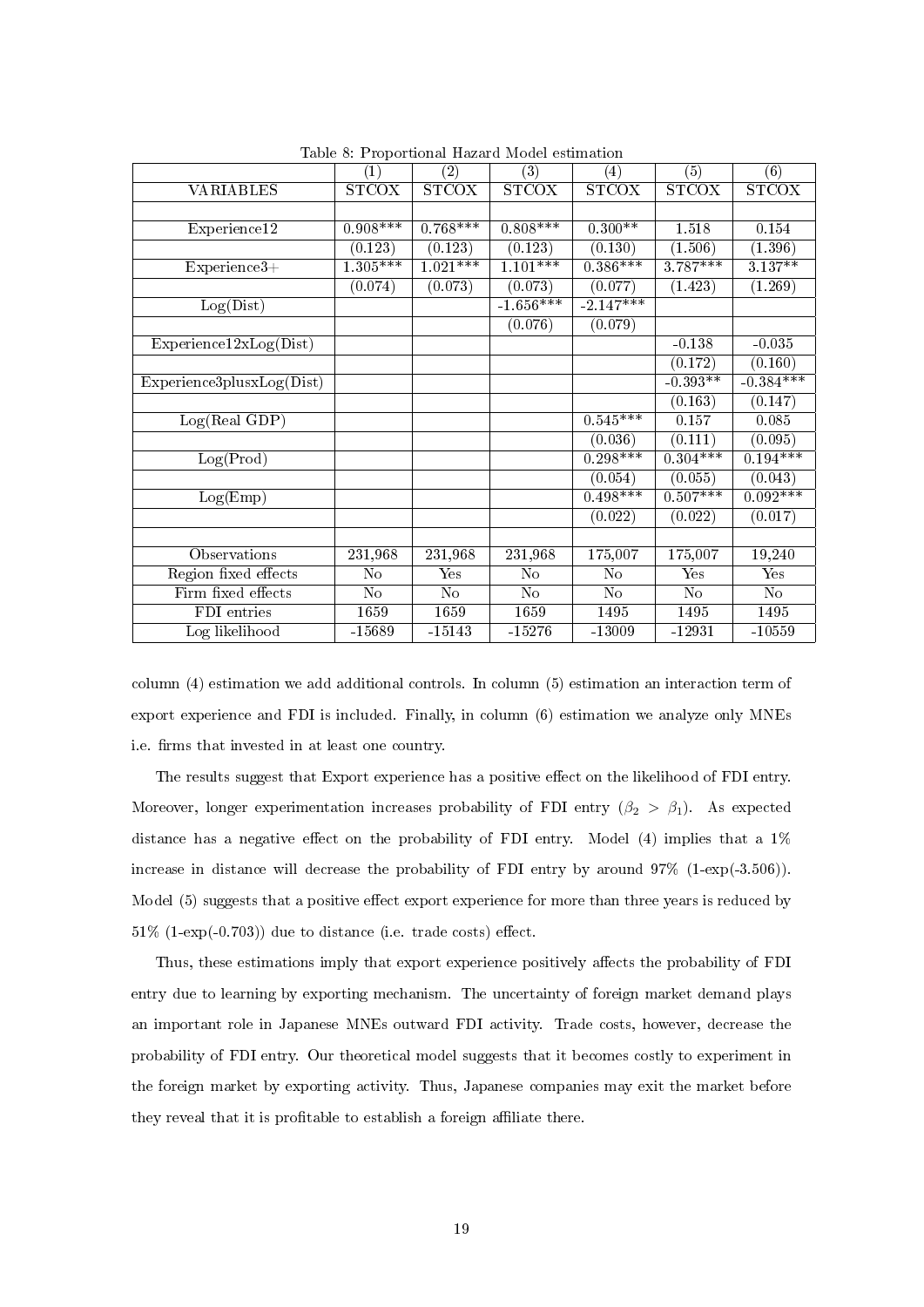## 4 Robustness Check

As a robustness check we estimate equation 5 and 6 using an altenative split of export experience, i.e., export experience for 1-4 year (experience14) and experience for more than 5 years (experience5plus). The results are reported in Table 9.

|                           | $\left( 1\right)$ | (2)          | $\overline{(3)}$ | $\left( 4\right)$ | (5)          | (6)                       |
|---------------------------|-------------------|--------------|------------------|-------------------|--------------|---------------------------|
| <b>VARIABLES</b>          | <b>STCOX</b>      | <b>STCOX</b> | <b>STCOX</b>     | <b>STCOX</b>      | <b>STCOX</b> | <b>STCOX</b>              |
|                           |                   |              |                  |                   |              |                           |
| Experience14              | $1.094***$        | $0.916***$   | $0.967***$       | $0.449***$        | 2.219        | 0.958                     |
|                           | (0.087)           | (0.087)      | (0.087)          | (0.091)           | (1.389)      | (1.274)                   |
| Experience5+              | $1.344***$        | $1.032***$   | $1.119***$       | $0.342***$        | $4.242***$   | $3.760***$                |
|                           | (0.080)           | (0.078)      | (0.079)          | (0.084)           | (1.547)      | (1.357)                   |
| Log(Dist)                 |                   |              | $-1.658***$      | $-2.152***$       |              |                           |
|                           |                   |              | (0.076)          | (0.080)           |              |                           |
| Expected4xLog(Dist)       |                   |              |                  |                   | $-0.202$     | $-0.115$                  |
|                           |                   |              |                  |                   | (0.158)      | (0.147)                   |
| Experience5plusxLog(Dist) |                   |              |                  |                   | $-0.452**$   | $-0.464***$               |
|                           |                   |              |                  |                   | (0.178)      | (0.158)                   |
| Log(Real GDP)             |                   |              |                  | $0.548***$        | 0.158        | 0.082                     |
|                           |                   |              |                  | (0.036)           | (0.112)      | (0.095)                   |
| Log(Prod)                 |                   |              |                  | $0.299***$        | $0.305***$   | $0.194***$                |
|                           |                   |              |                  | (0.054)           | (0.054)      | (0.044)                   |
| Log(Emp)                  |                   |              |                  | $0.501***$        | $0.509***$   | $0.095***$                |
|                           |                   |              |                  | (0.022)           | (0.022)      | (0.017)                   |
|                           |                   |              |                  |                   |              |                           |
| Observations              | 231,968           | 231,968      | 231,968          | 175,007           | 175,007      | 19,240                    |
| Region fixed effects      | No                | Yes          | No               | No                | Yes          | $\overline{\mathrm{Yes}}$ |
| Firm fixed effects        | $\rm No$          | No           | No               | No                | No           | No                        |
| FDI entries               | 1659              | 1659         | 1659             | 1495              | 1495         | 1495                      |
| Log likelihood            | $-15692$          | $-15144$     | $-15278$         | $-13008$          | $-12930$     | $-10557$                  |

Table 9: Proportional Hazard Model estimation

We find that the results are identical to the ones reported in previous section. In particular, distance has a negative effect on the probability of FDI entry in all models. An increase of distance by  $1\%$  reduces the positive effect of more than 5 years export experience by  $55\%$  (model 4). This result provides an additional evidence that trade costs play an import role in shaping outward FDI activities even when we control for learning by exporting effect and productivity effect.

### 5 Summary

In this paper we address the question of why FDI falls with distance conditional on export activity in the foreign country. We suggest that learning by exporting mechanism plays an important role in MNEs behaviour, and we attempt to detach it from other effects. MNEs reveal the uncertainty of the foreign market via exports, and update their expected profitability. However, distance increases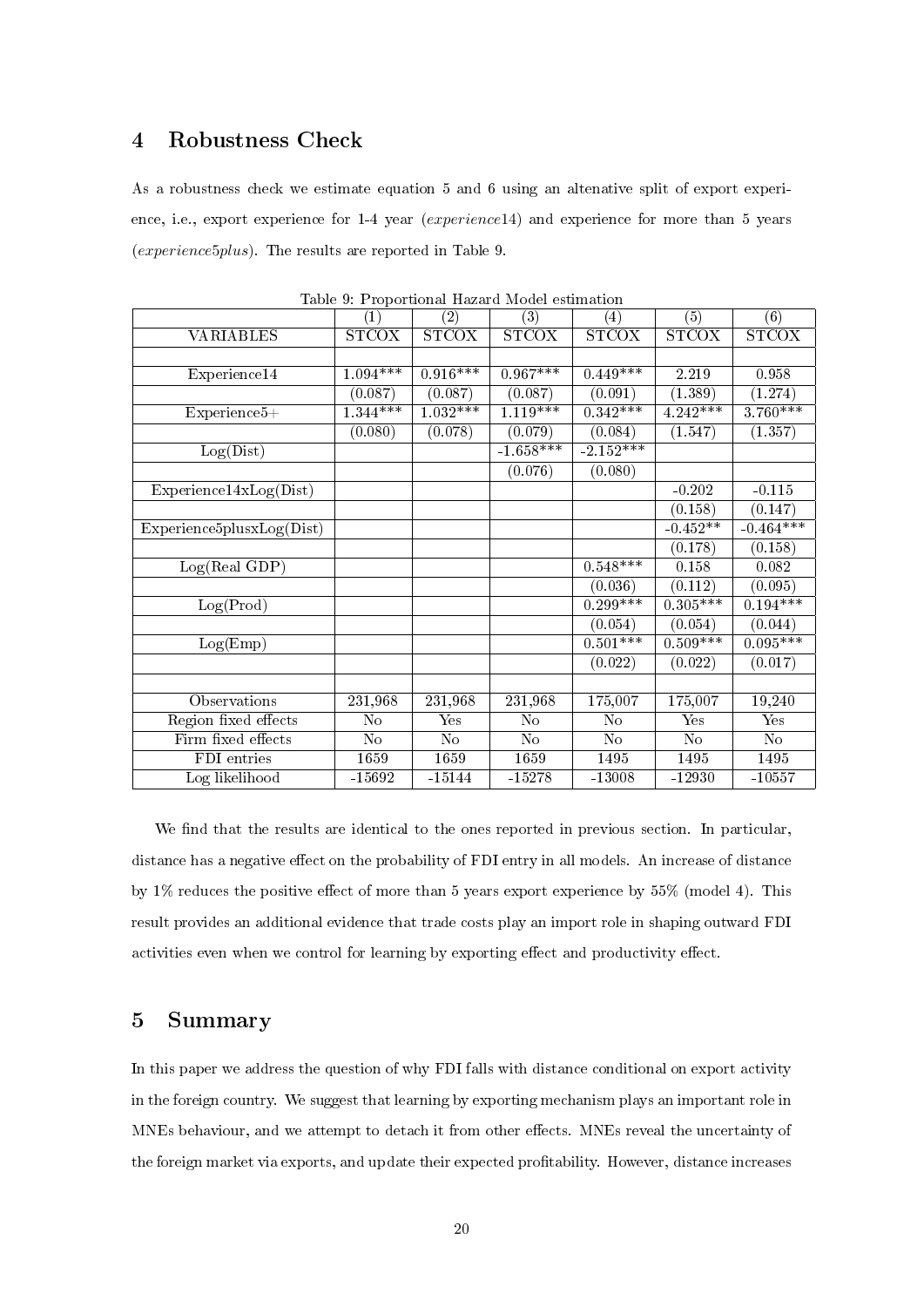trade costs and may reduce the time of experimentation with exports. This can lead to a decrease in FDI.

We test this hypotheses empirically using two confidential micro surveys compiled by Research and Statistics Department of the Ministry of Economy, Trade and Industry of Japan: the Basic Survey of Japanese Business Structure and Activities and the Basic Survey on Overseas Business Activities. We reveal the dynamics of FDI and Exports from these micro data for a period of 1995-2013, and show that FDI entry occurs after experimentation with exports in a considerable number of cases (around 70%).

We conduct empirical analysis of the effect of distance on Affiliate sales, FDI flows and stocks of Japanese MNEs and confirm its negative effect on Japanese firms' outward FDI activity. Finally we examine the probability of FDI entry subject to export experience and distance using semiparametric proportional hazard model. The results show that export experience increase the probability of FDI entry while distance affects negatively Japanese MNEs outward FDI activity.

From the policy perspective the main implication of our paper is that trade costs are important for export activity and FDI activity. For instance, if Japanese government promotes exports it will indirectly induce FDI activity since the cost born by Japanese firms to reveal foreign market uncertainty will decrease. This is particularly important for SMEs as they cannot afford high costs of foreign activity. Moreover, FDI promotion policy could encourage exports since it will increase value of experimentation in the foreign market to reveal potential FDI opportunity. From the Japanese inward activities perspective, our results suggest that an import promotion policy could also induce inward FDI in Japan.

Nevertheless, our study still lacks a number of important considerations. From the empirical point of view a number of robustness checks should be deployed. For instance, a parametic analysis (e.g., Weibul) of the probability of FDI entry needs to be performed. From the theoretical point of view we need to identify how the learning by exporting mechanism shapes trade costs effect on FDI entry decision. This remains on our future agenda.

## References

- [1] Antras, Pol and Stephen R. Yeaple, 2014. Multinational Firms and the Structure of International Trade," in Handbook of I'nternational Economics, edited by Gita Gopinath, Elhanan Helpman and Kenneth Rogoff, Elsevier.
- [2] Burbidge, John B., Magee, Lonnie, and A. Leslie Robb, 1988. "Alternative Transformations to Handle Extreme Values of the Dependent Variable," Journal of the American Statistical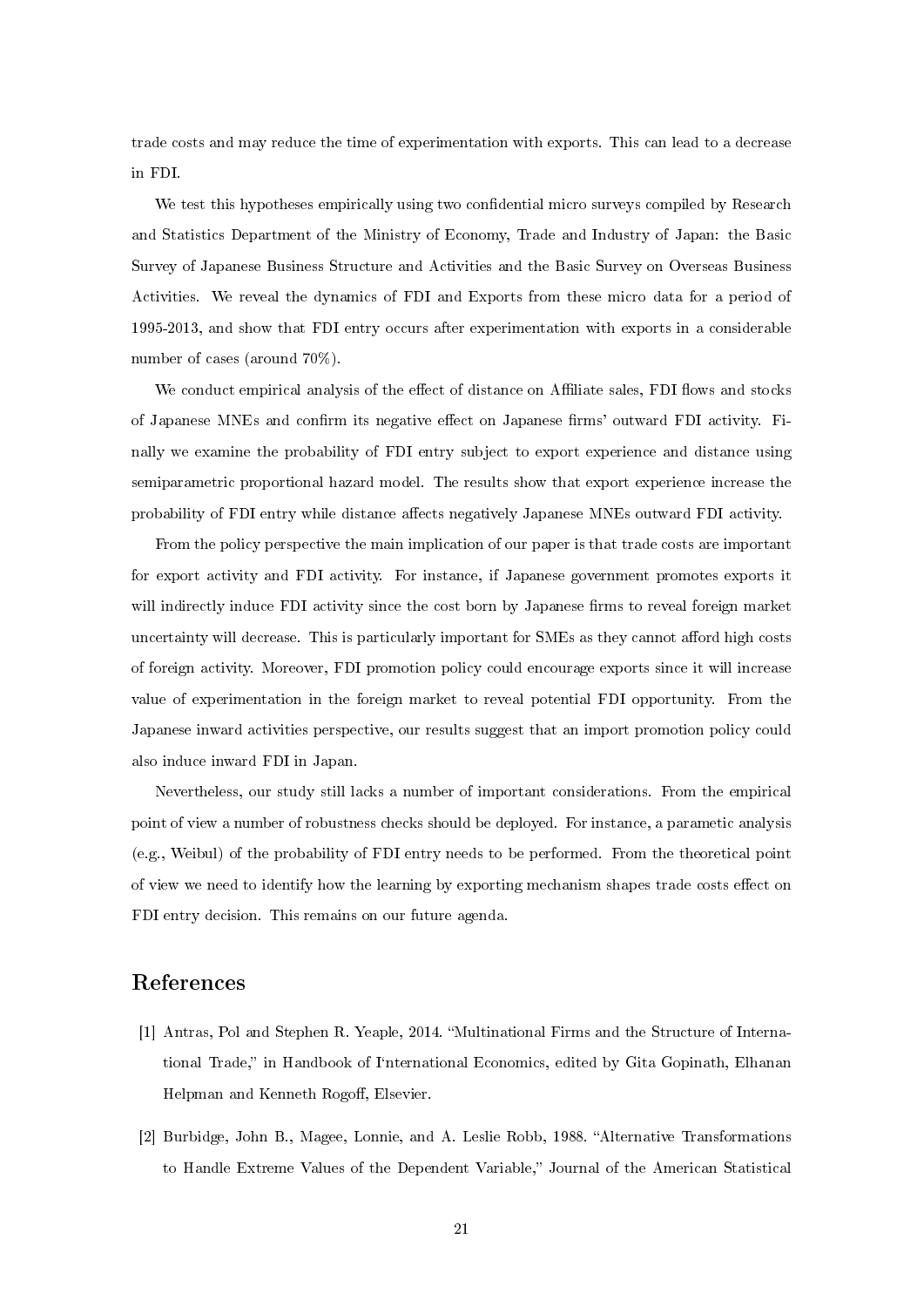Association, vol. 83(401), pages 123-127.

- [3] Chun, Hyunbae, Hur, Jung, Kim, Young Gak and Hyeog Ug Kwon, 2017. "Cross-border vertical integration and intra-firm trade: New evidence from Korean and Japanese firm-level data". RIETI Discussion Paper
- [4] Conconi, Paola, Sapir, André and Maurizio Zanardi, 2016. "The internationalization process of firms: From exports to FDI," Journal of International Economics, vol.  $99(C)$ , pages 16-30.
- [5] Dunning, John H., 1992. Multinational Enterprises and the Global Economy. Wokingham, England: Addison-Wesley Publishing.
- [6] Eaton, Jonathan, Eslava, Marcela, Kugler, Maurice and James R. Tybout, 2008. "Export Dynamics in Colombia: Transaction-Level Evidence " in The Organization of Firms in a Global Economy, edited by Elhanan Helpman, Dalia Marin and Thierry Verdier, Harvard University Press, Cambridge, MA.
- [7] Gazaniol, Alexandre, 2015. "The Location Choices of Multinational Firms: The Role of Internationalisation Experience and Group Aliation" The World Economy, 38: 1246-1277.
- [8] Guimaraes, Paulo & Portugal, Pedro, 2009. "A Simple Feasible Alternative Procedure to Estimate Models with High-Dimensional Fixed Effects," IZA Discussion Papers 3935, Institute for the Study of Labor (IZA).
- [9] Gumpert, Anna, Moxnes, Andreas, Ramondo, Natalia and Felix Tintelnot, 2016. "Multinational Firms and Export Dynamics ", Working paper.
- [10] Hayakawa, Kazunobu and Toshiyuki Matsuura, 2011. "Complex vertical FDI and firm heterogeneity: Evidence from East Asia," Journal of the Japanese and International Economies, vol. 25(3), pages 273-289, September.
- [11] Helpman, Elhanan, Melitz, Marc J. and Stephen R. Yeaple, 2004. "Export Versus FDI with Heterogeneous Firms," American Economic Review, vol. 94(1), pages 300-316, March.
- [12] Irarrazabal, Alfonso, Moxnes, Andreas, and Luca David Opromolla, 2013. The margins of multinational production and the role of intrafirm trade," Journal of Political Economy, vol. 121(1), pages 74-126.
- [13] Matsuura, Toshiyuki and Hitoshi Sato, 2014. Entry into Foreign Markets Through Foreign Direct Investment," in Internationalization of Japanese Firms Evidence from Firm-level Data, edited by Ryuhei Wakasugi, Springer, Tokyo.